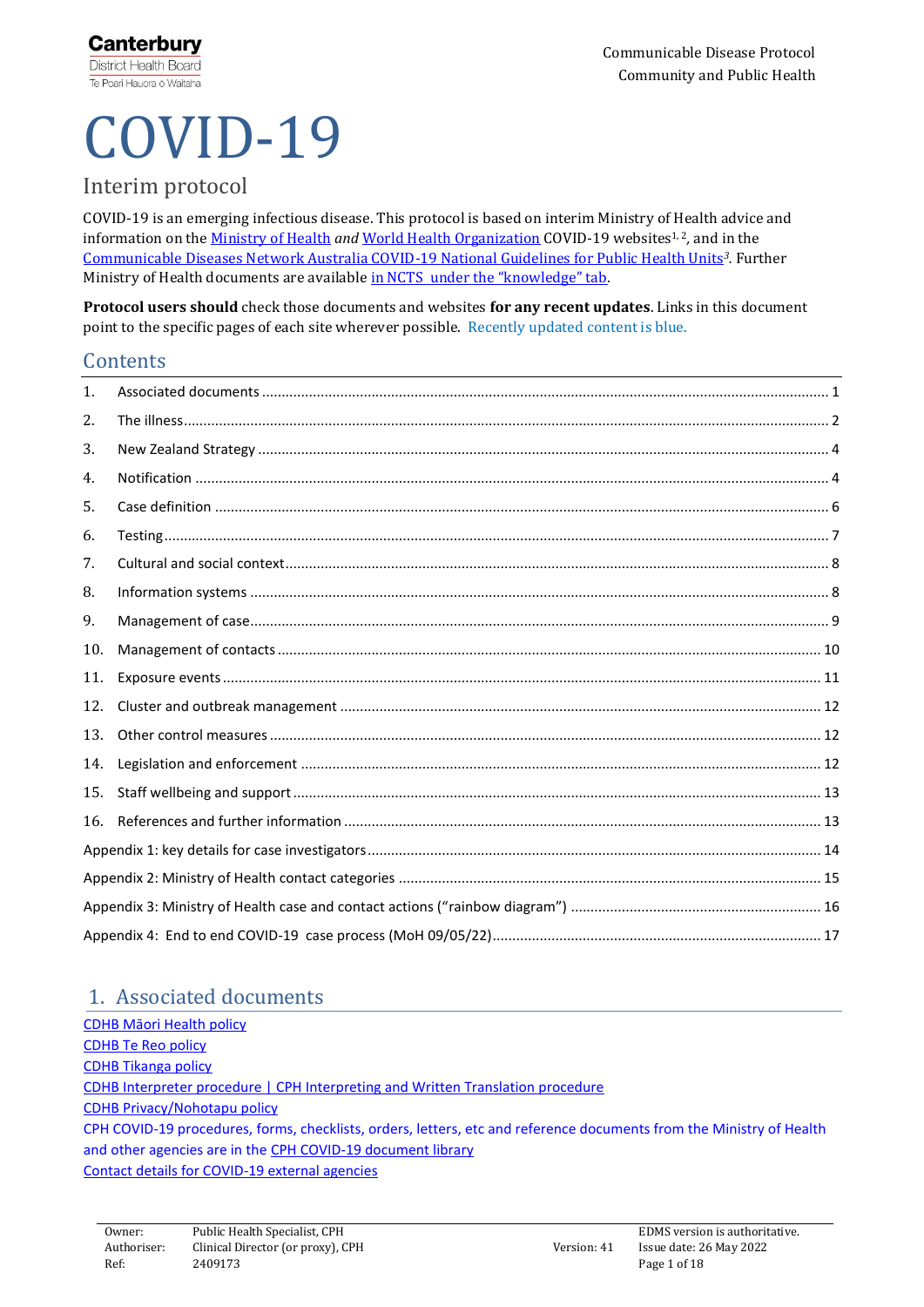# <span id="page-1-0"></span>2. The illness

## Epidemiology

SARS-CoV-2 is the infective agent that causes COVID-19. SARS-CoV-2 is a novel coronavirus that was first identified in humans in Wuhan, China, in December 2019. On 12 March 2020 the World Health Organization declared COVID-19 a global pandemic.

The SARS-CoV-2 virus has been noted to change over time resulting in a number of virus variants with altered properties including transmissibility, virulence and responsiveness to standard public health measures including vaccination. The Ministry of Health provides a regular New Variants Update on it[s Science News page.](https://www.health.govt.nz/our-work/diseases-and-conditions/covid-19-novel-coronavirus/covid-19-resources-and-tools/covid-19-science-news)

The Ministry of Health's ["Current cases" webpage](https://www.health.govt.nz/covid-19-novel-coronavirus/covid-19-data-and-statistics/covid-19-current-cases) shows up-to-date information on the New Zealand COVID-19 situation.

## Clinical description

The most common symptoms of COVID-19 are fever, cough, shortness of breath, sore throat and loss of smell or loss of taste. Other non-specific symptoms of COVID-19 include: fatigue, headache, runny nose, acute blocked nose (congestion), muscle pain, joint pain, diarrhoea, nausea/vomiting and loss of appetite.

Evidence suggests that the severity of infection with the Omicron variant is less than previous strains. Observational studies indicate that people infected with the Omicron variant are less likely to be hospitalised than patients infected with the previous variants.

## Incubation

Prior to the emergence of the Delta variant, the median incubation period for people who became symptomatic was 5 to 6 days after coming into contact with another infected person, with a range of 1 to 14 days. Around 1% of COVID-19 cases developed symptoms more than 14 days after exposure. Some studies suggest that the incubation period of more recent SARS-CoV-2 variants may be shorter than wild type SARS-COV-2.

There is currently limited evidence to determine how the incubation period for breakthrough infection in vaccinated individuals may differ from infection in unvaccinated individuals.

#### Transmission

SARS-COV-2 can be transmitted through respiratory droplets, smaller particles (aerosols), direct physical contact with an infected individual, and indirectly through contaminated objects and surfaces. Those who have been in close contact with a COVID-19 case are at highest risk. Preliminary evidence indicates that the Omicron variant has a transmission advantage over previous variants in highly vaccinated populations likely due to immune escape and increased inherent transmissibility.

#### Aerosol transmission

There is a gradient from large droplets to smaller aerosols, which may contribute to transmission of SARS-CoV-2 in certain situations. These include during aerosol generating procedures in clinical settings, certain behaviours, such as singing and shouting, and certain environmental conditions. These behaviours and conditions can increase the force and range of spread of both large and small particles. Where an indoor environment has a low air exchange rate (i.e. less movement of outside air replacing the air indoors), small particles that are normally rapidly dispersed may remain suspended or be recirculated for longer periods. The particles may be moved around by natural airflow, fans or air conditioners. In these situations, airflow may play a role in transmission.

## Indirect transmission

Respiratory droplets and secretions expelled by an infectious person can contaminate surfaces and objects. Indirect transmission via contact with contaminated surfaces and objects may be possible but does not present the same degree of risk as direct close contact with an infected person. Live SARS-CoV-2 virus can survive on surfaces for several hours to a few days, depending on the surface type and environmental conditions. However, SARS-CoV-2 can be rapidly inactivated by alcohol, household bleach, and other chemicals.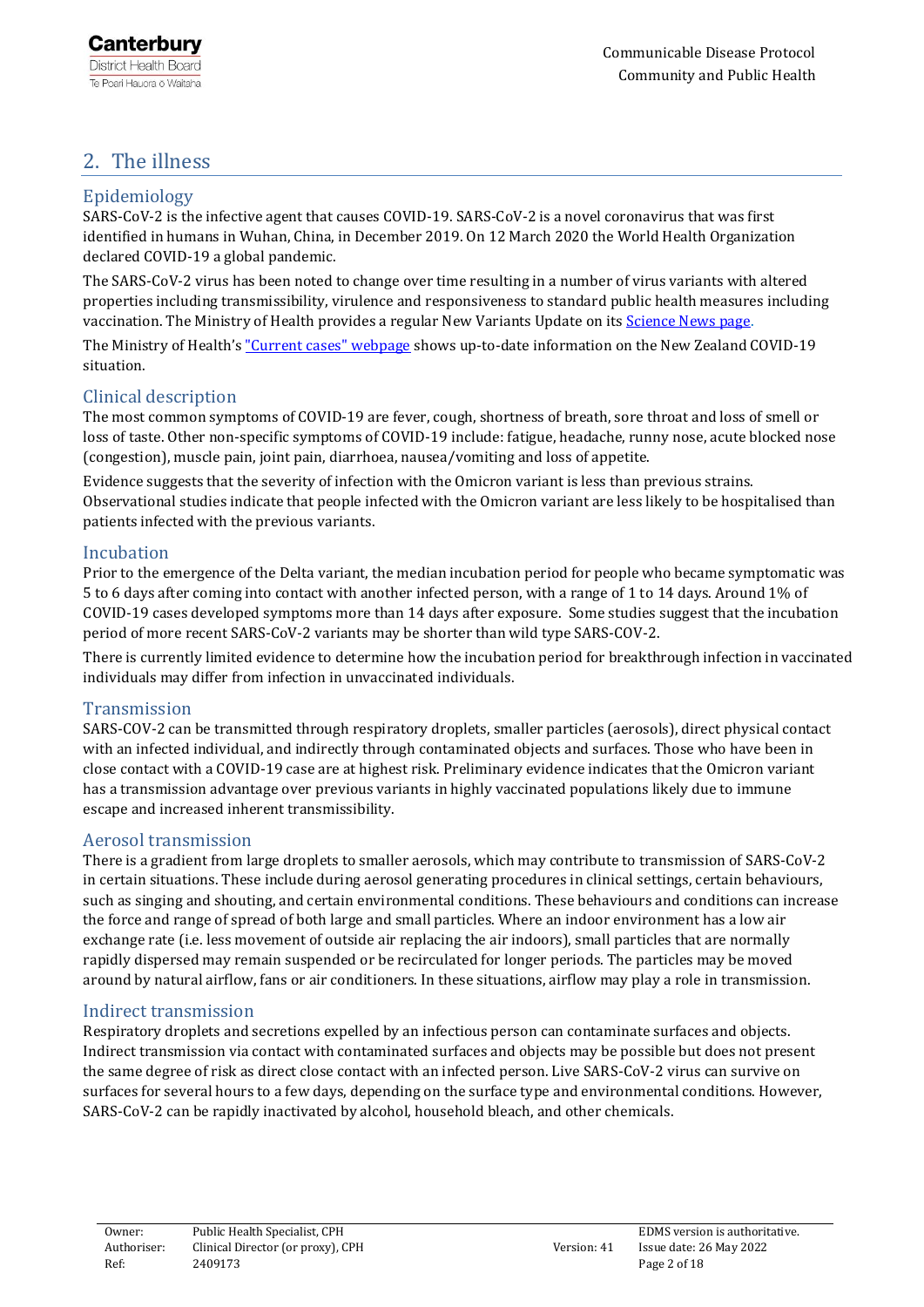

## Communicability

Several studies have confirmed the occurrence of pre-symptomatic and asymptomatic transmission. Presymptomatic transmission can occur 1-3 days before symptom onset. Peak viral load in upper respiratory tract samples occurs most often around the time of symptom onset and declines after the first week following symptom onset.

High viral loads have been detected in asymptomatic, pre-symptomatic and symptomatic individuals, suggesting the potential for transmission irrespective of the presence of symptoms. However, faster viral clearance and subsequent shorter infectious periods have been observed for asymptomatic individuals. Symptomatic and presymptomatic individuals have a greater role in the spread of SARS-CoV-2 with a higher secondary attack rate than those who remain asymptomatic throughout their illness.

The period of communicability is considered to start **48 hours before onset of symptoms** and continue for 7 days after the day of symptom onset - see [Infectious period and isolation.](#page-8-1)

For **asymptomatic** cases, the presumed infectious period is considered to start 48 hours before the first positive test. In general, if the asymptomatic case has had a recent negative PCR test they may be assumed to have been non-infectious at least until that swab was taken.

#### Prevention

COVID-19 **vaccine** is available in line with the Ministry of Health's [vaccine rollout plan.](https://www.health.govt.nz/our-work/diseases-and-conditions/covid-19-novel-coronavirus/covid-19-vaccines/covid-19-getting-vaccine/covid-19-vaccine-rollout) Vaccine information is available on the [Ministry website.](https://www.health.govt.nz/our-work/diseases-and-conditions/covid-19-novel-coronavirus/covid-19-vaccines)

#### Treatment

Current information about about COVID-19 therapeutics is available in a series of pages on the [Ministry website.](https://www.health.govt.nz/covid-19-novel-coronavirus/covid-19-information-health-professionals/covid-19-advice-all-health-professionals#therapeutics)  Paxlovid and molnupiravir are oral treatments which may be prescribed to people who have been diagnosed with COVID-19, have symptoms, and are at a higher risk of hospitalisation including Māori and Pacific peoples, those with complex health needs, the elderly and unvaccinated populations, and people with disabilities. Access criteria for Paxlovid™ are set by Pharmac. Further information about oral agents is available on the [Ministry website](https://www.health.govt.nz/system/files/documents/pages/final_paxlovid_and_molnupiravir_guidance_4.5.22.pdf) and on [HealthPathways.](https://canterbury.communityhealthpathways.org/13454.htm) 

#### Long COVID<sup>i</sup>

Long COVID is considered as experiencing symptoms of COVID-19 after 12 weeks of infection. It is estimated 1 in 10 people feel symptoms of long COVID 12 weeks after infection. Symptoms of long COVID may include; low energy and fatigue, shortness of breath and cough, headaches, low mood, difficulty concentrating (brain fog), ongoing chest paints, racing pulse, aches and pains in muscles, ongoing changes to sense of smell and taste, and poor quality of sleep.

There is ongoing research internationally on the effects of long COVID. Researchers are also looking at ways of treating long COVID. The Ministry of Health will provide further advice based on international evidence and are funding a study by Victoria University of Wellington to assess the long-term effects of COVID on people in New Zealand.

Information about long COVID is available on the [Ministry website.](https://www.health.govt.nz/covid-19-novel-coronavirus/covid-19-health-advice-public/about-covid-19/long-covid)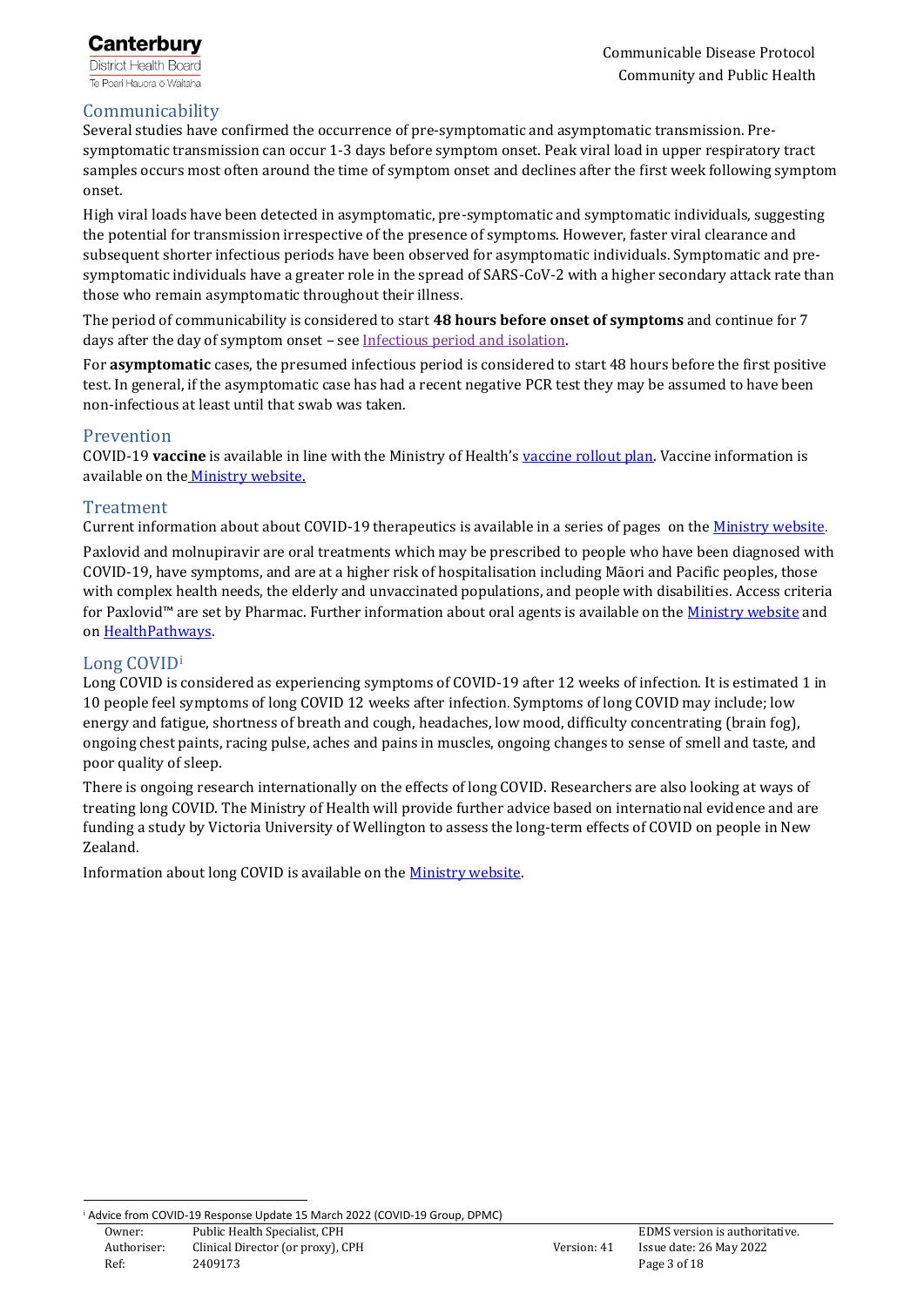# <span id="page-3-0"></span>3. New Zealand Strategy

## COVID-19 Care in the Community

As both case numbers and vaccination rates have increased, the Ministry of Health has developed a [COVID-19 Care](https://urldefense.com/v3/__https:/www.health.govt.nz/our-work/diseases-and-conditions/covid-19-novel-coronavirus/covid-19-information-health-professionals/caring-people-covid-19-community__;!!NUwMCyKv!PyPHey1q2End2rxrTdjKnMcE2MeVTir3RtntanJiEibNNqFxzQ5DmG7pAREbcD-LYRrKIUj0Pw$)  [in the Community framework](https://urldefense.com/v3/__https:/www.health.govt.nz/our-work/diseases-and-conditions/covid-19-novel-coronavirus/covid-19-information-health-professionals/caring-people-covid-19-community__;!!NUwMCyKv!PyPHey1q2End2rxrTdjKnMcE2MeVTir3RtntanJiEibNNqFxzQ5DmG7pAREbcD-LYRrKIUj0Pw$) setting out expectations and guidance for regionally co-ordinated, locally-led integrated COVID-19 services. There are COVID hubs in Christchurch, Timaru and three on the West Coast, which coordinate care, including monitoring for those not enrolled with a primary care provider and alternative accommodation where necessary. They coordinate with MSD for provision of welfare support.

## New Zealand Omicron Strategy

New Zealand has [a 3-stage Omicron strategy.](https://www.health.govt.nz/system/files/documents/pages/responding_to_omicron_phase_3_march_110322_final.pdf) Phase 3 began on Thursday 24th February 2022. This protocol incorporates the Ministry of Health's Phase 3 guidance.

- The Phase 3 situation is: widespread community cases, need to change tack to manage pressure on health services
- The Phase 3 objective is: preserve (protect vulnerable communities and critical services and infrastructure)

## <span id="page-3-1"></span>**Key features of Phase 3 are included in [Table 1.](#page-4-0)**

## 4. Notification

Although medical practitioners are legally required to notify all notifiable diseases to the medical officer of health, in practice this is not expected for COVID-19, and advice on Hospital and Community HealthPathways has been updated.

A procedure for CPH staff to respond to death notifications is available via th[e COVID-19 document directory.](https://cdhbintranet.cdhb.health.nz/communitypublichealth/cphpoliciesandprocedures/Documents/CPHDeathsInCommunityAndHospitalSettingsProcedure.docx) It is the responsibility of the DHB chief medical officer or medical officer of health to notify the Ministry's IMT of any COVID-19 deaths they are aware of, following the Ministry's [Reporting of COVID-19 Related Deaths protocol.](https://cdhbintranet.cdhb.health.nz/communitypublichealth/cphpoliciesandprocedures/SiteAssets/SitePages/CommunityCasesAndContacts/PHUProcessWhenDeceasedCaseIsIdentified220519.pdf) An initial phone notification can be made between 6am and 11pm to the IMT Response Manager on 021 514 725 (alternatives: 021 556 968 or 0800 GET MOH option 1). An email should be sent as soon as possible to [COVIV\\_IMT\\_ResponseMgr@health.govt.nz](mailto:COVIV_IMT_ResponseMgr@health.govt.nz)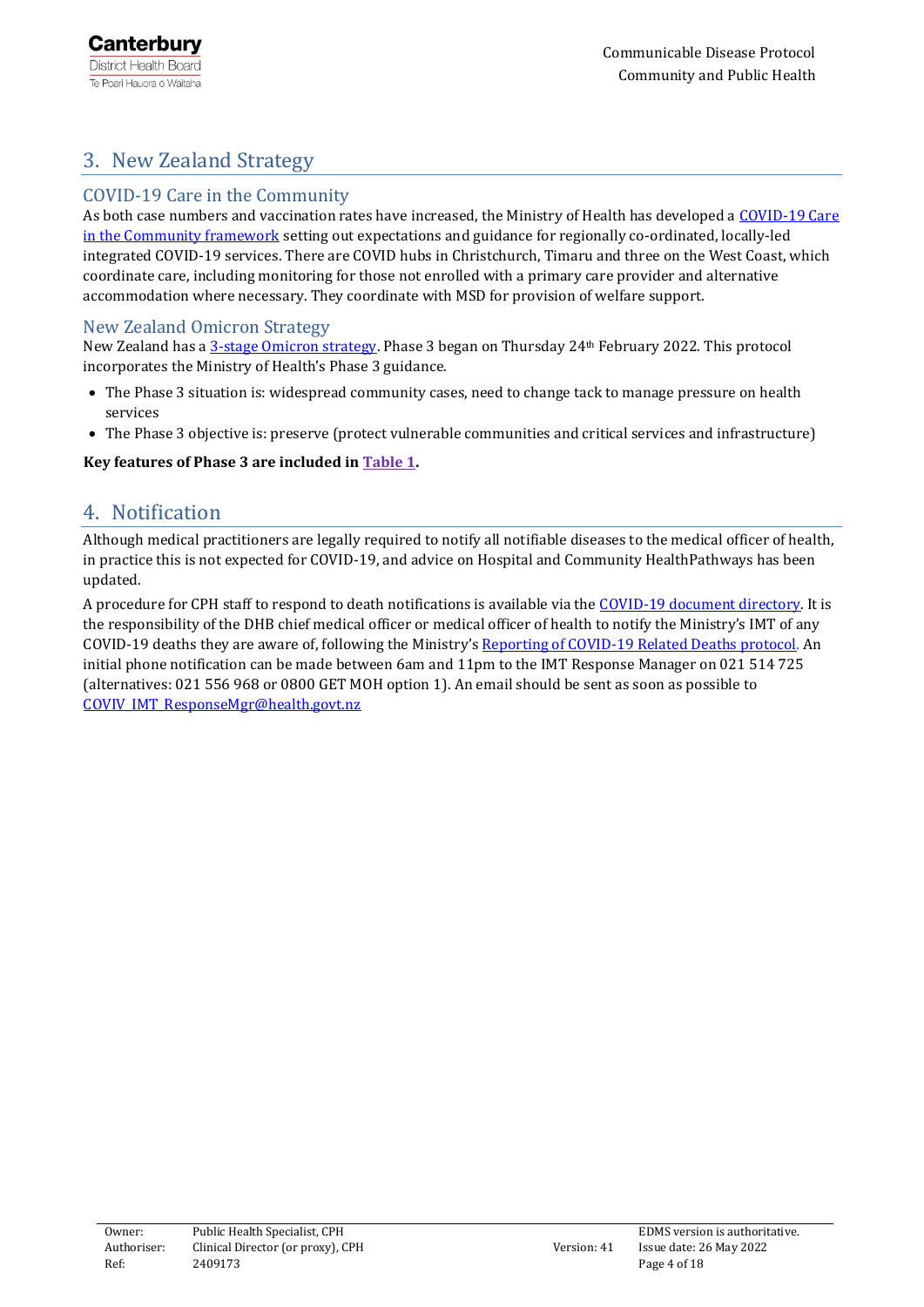

#### <span id="page-4-0"></span>**Table 1: key features of Phase 3 (details have been updated with changes announced since 25 February 2022)**

#### Testing

- Focus PCR testing on those who are unwell and more susceptible to the effects of COVID-19, including members of priority populations.
- Border workforce regular RATs.
- Positive RAT results do not need to be confirmed with a PCR test unless this is advised.
- 'Close Contact Exemption Scheme' if needed for asymptomatic critical workers who are household contacts with daily RATs.
- RATs available at a variety of locations, depending on reason for testing, including Community Testing Centres/Pick Up Points, GPs, pharmacies, community providers or workplaces.

#### Case investigation and contact tracing

End to end electronic pathway utilised and cases self-notify close contacts.

#### Cases:

- Identified via positive PCR, RATs or symptoms.
- Upload positive RAT to My COVID Record.
- Notified by text and directed to online self-investigation tool.
- Self investigation tool will focus on household contacts, very high-risk settings eg, transitional housing facilities, aged residential care settings.
- WGS prioritised based on PHU and MOH advice and only on PCR results.

#### Household contacts:

- Notified via text if loaded into the online self-investigation tool by the case.
- Household contacts provided information to self-manage.
- RAT test on Case's Day 3 and 7 of isolation and if symptomatic.
- Upload positive RAT to My COVID Record.
- QR scanning to remain to support case investigation.
- Locations of interest won't be published and no push notifications.
- Close Contact Exemption Scheme using RATS for asymptomatic healthcare and critical infrastructure workforce who are household contacts.
- The contact tracing system will manage cases, and high-risk exposure events including:
	- o Residential housing (transitional housing, boarding houses, youth justice, soup kitchens, homeless shelter);
	- o Faith-based places of worship;
	- o Aged residential care;
	- o Marae / Tangihanga.

Public health response:

- PHUs focus on outbreak management and very high-risk settings and supporting communities.
- NCIS will prioritise phone-based case investigations for Māori, Pacific and cases in high deprivation areas for those that have not complete the self-serve tool.

#### Isolation and quarantine

#### Cases:

• Isolate for 7 days (self-release after day 7).

Household Close Contacts:

• Isolate with case (test when symptoms develop or when the case reaches day 3 and day 7 of isolation). Release on the same day as the case (after the case has completed 7 days isolation) provided no new or worsening symptoms AND negative day 7 test. Testing with RATS provided by community.

Close Contacts:

- Not required to self-isolate.
- Critical infrastructure/health workforce capacity will be supported by public health guidance to enable contacts and if appropriate cases to work, which may include asymptomatic surveillance testing using RATS.

#### Care in the community

- Majority of positive cases are self-managed.
- Clinical care is focused on those with high needs.
- Wraparound health and welfare support services will focus on those with high needs.
- Support for positive cases to isolate in their usual place of residence and unlikely there will be alternative accommodation capacity available for cases that are unable to safely isolate at home.
- Lower risk individuals and households with welfare needs may present through other channels/services (such as community providers) as case numbers reach very high levels.
- Community providers designated as a critical workforce.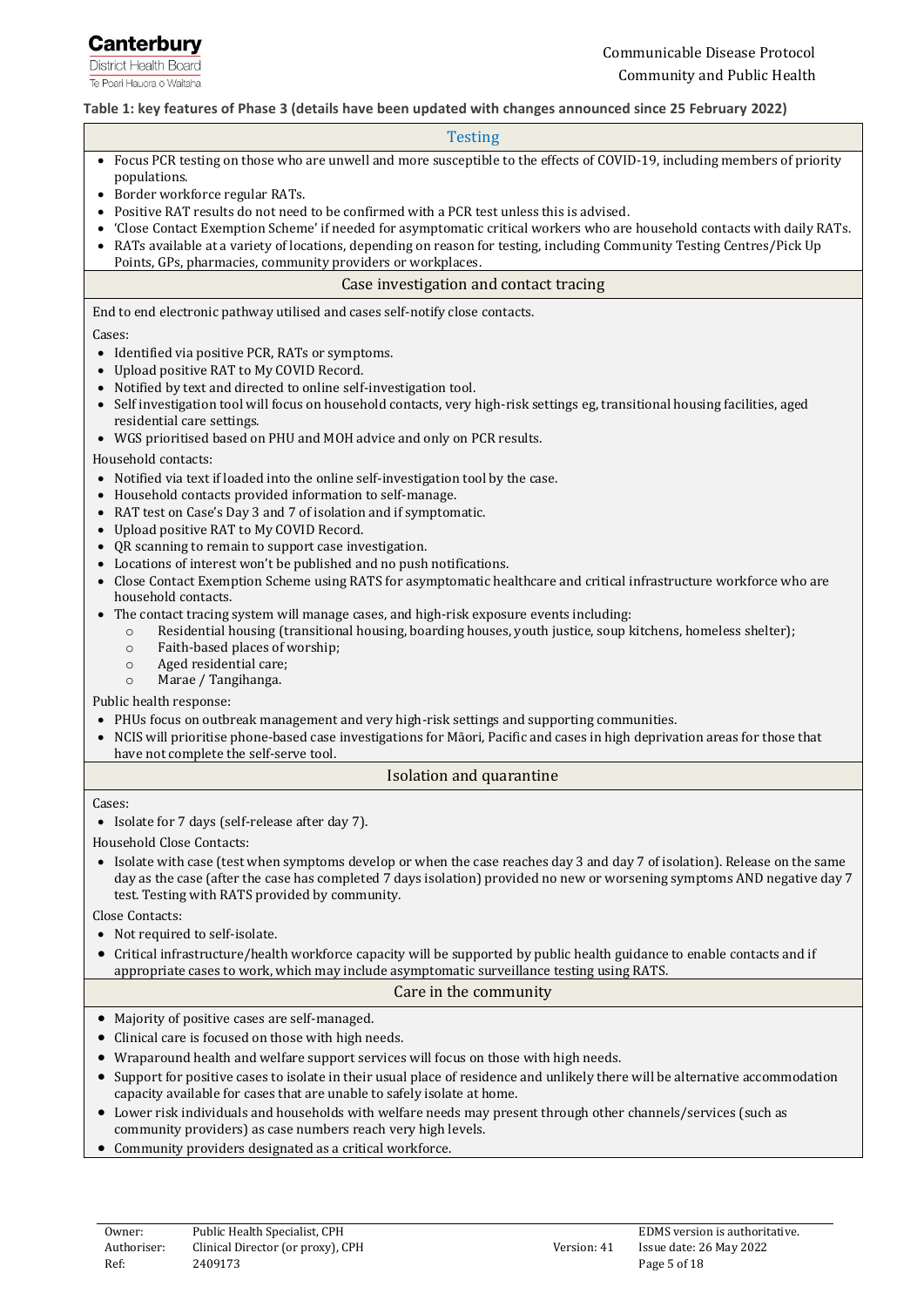## **Canterbury**

**District Health Board** Te Poari Hauora ō Waitaha

## <span id="page-5-0"></span>5. Case definition

## Clinical criteria

Common symptoms of COVID-19 are similar to colds or influenza. A person may have one or more of the following symptoms.

Common symptoms:

- new or worsening cough
- sneezing and runny nose
- fever
- temporary loss of smell or altered sense of taste
- sore throat
- shortness of breath
- fatigue/feeling of tiredness.

Less common symptoms of COVID-19 may include diarrhoea, headache, muscle aches, nausea, vomiting, malaise, chest pain, abdominal pain, joint pain or confusion/irritability. These almost always occur with one or more of the common symptoms.

## Case classification

Case classifications are provided on the [Ministry website](https://www.health.govt.nz/covid-19-novel-coronavirus/covid-19-information-health-professionals/case-definition-and-clinical-testing-guidelines-covid-19#case) as follows:

*Confirmed case:*

- A case that has laboratory definitive evidence. Laboratory definitive evidence requires at least one of the following:
	- o detection of SARS-CoV-2 from a clinical specimen using a validated NAAT (PCR). Very weak positive results will only be labelled a confirmed case when the result is confirmed on a second sample.
	- $\circ$  detection of coronavirus from a clinical specimen using pan-coronavirus NAAT (PCR) and confirmation as SARS-CoV-2 by sequencing.
	- o significant rise in IgG antibody level to SARS-CoV-2 between paired sera.
	- detection of SARS-CoV-2 from a clinical specimen using a validated laboratory multi-target NAAT (PCR) OR a validated single target point of care NAAT (PCR) test.

*Probable case:*

- A close contact of a confirmed case that has a high exposure history, meets the clinical criteria and for whom testing cannot be performed, or
- A close contact of a confirmed case that has a high exposure history, meets the clinical criteria, and has a negative PCR result but it has been more than 7 days since symptom onset before their first negative PCR test was taken.
- An individual with a positive result from a clinical specimen using a certified rapid antigen test (RAT), either supervised or self-tested who:
	- o has symptoms consistent with COVID-19, OR
	- o is a close contact of a confirmed or positive case, OR
	- o is asymptomatic (in phase 3 only); OR

Both confirmed and probable cases are treated as cases and are managed in the same way.

*Historical case:*

• A confirmed case that is deemed to have recovered (no longer considered infectious) at the time of testing or a person with a positive NAAT(PCR) result with a high CT value, which is followed by a negative rapid antigen test (RAT).

*Under investigation case*

• A case that has been notified where information is not yet available to classify it as confirmed, probable, or not a case.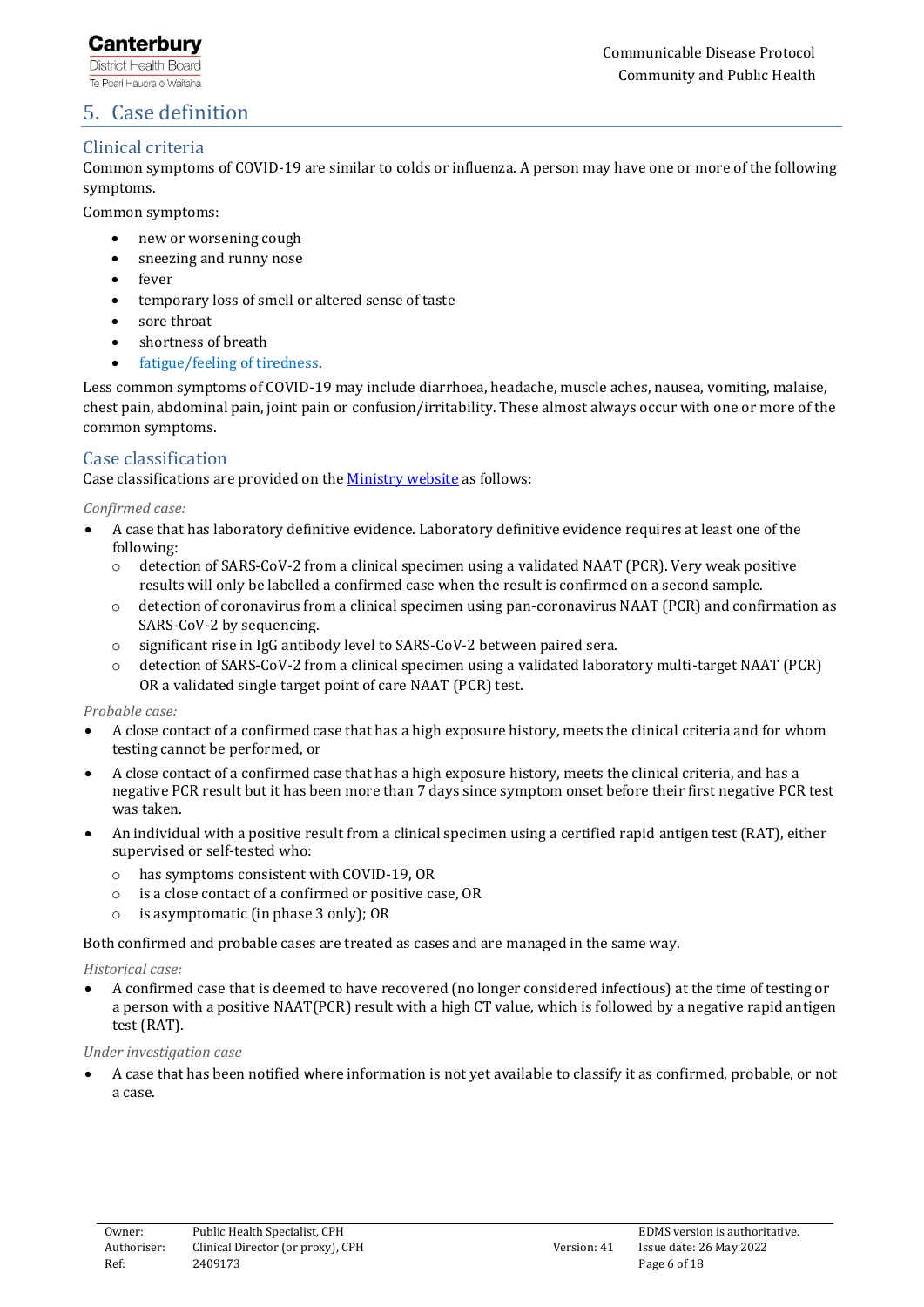*Not a case:*

- An "under investigation" case who has a negative test and has been assessed as not a case;
- A person where SARS-CoV-2 has been detected where the detection is determined to be due to a previous COVID-19 infection which has already been recorded either in New Zealand or overseas within the previous 28 days from release;
- A person who has detection of SARS-CoV-2 from a clinical specimen but, following further investigations such as serology, repeat testing, history and symptoms, they are deemed to not be a case (e.g. a likely false positive).

# <span id="page-6-0"></span>6. Testing

People who have **symptoms** that meet the clinical criteria for COVID-19 should be tested.

People may also be tested when they are **asymptomatic** and:

- they are required to undertake mandatory routine testing at specified intervals (e.g., border and MIQ workers), or
- they are household contacts of confirmed (or probable) cases.

A PCR test, involving a **swab from the nasopharynx,** is the most effective way of detecting the presence of SARS-CoV-2 and should be taken wherever possible. While nasopharyngeal swabbing is the "gold standard", an **oropharyngeal with bilateral anterior nares** swab is acceptable for both surveillance and diagnostic testing for those who cannot tolerate nasopharyngeal swabbing.

**Saliva** PCR testing is being used for asymptomatic surveillance testing in some workers. Any positive test needs follow up confirmation with nasopharyngeal PCR (or oropharyngeal and bilateral anterior nasal if unable to tolerate nasopharyngeal).

**Serology** may be useful in determining historical cases, but interpretation can be difficult in vaccinated individuals and should be discussed with a microbiologist.

**Rapid antigen tests**, often abbreviated 'RATs', are generally taken with a front of nose swab and detect the presence of specific proteins on the outer portion of the virus, such as the spike protein. RATs require a higher quantity of the virus to be present in the sample than other COVID-19 testing methods. As a result, RATs are **less sensitive** at detecting cases, especially in asymptomatic people or people who are early in their infectious period.

The advantage of RATs is that they give a result quickly (often in less than 15 minutes), which assists with rapid risk assessment and reduces the amount of time a positive individual is active in the community. RATs can be conducted in a laboratory, a health setting, or in the community e.g., at home. Detailed information on RATs is available o[n the Ministry website.](https://www.health.govt.nz/covid-19-novel-coronavirus/covid-19-health-advice-public/assessment-and-testing-covid-19/rapid-antigen-testing)

**LAMP** (loop-mediated isothermal amplification) tests can be self-administered like a rapid antigen test but with greater accuracy, and are currently being trialled in Auckland.

**Whole genome sequencing** is undertaken by ESR. Urgent WGS can be requested vi[a covid.urgentwgs@esr.cri.nz.](mailto:covid.urgentwgs@esr.cri.nz)

Guidance on testing is available on the Ministry of Health website's [Case definition and clinical](https://www.health.govt.nz/our-work/diseases-and-conditions/covid-19-novel-coronavirus/covid-19-information-health-professionals/case-definition-and-clinical-testing-guidelines-covid-19#guide) testing guidelines page. Guidance on border worker testing is available [here.](https://www.health.govt.nz/our-work/diseases-and-conditions/covid-19-novel-coronavirus/covid-19-information-specific-audiences/covid-19-resources-border-sector/border-worker-testing) Information on ESR's wastewater testing programme is available [here.](https://www.esr.cri.nz/our-expertise/covid-19-response/wastewater-testing-results/) 

See [Recovered cases](#page-9-1) for advice on further testing of people who have had COVID-19.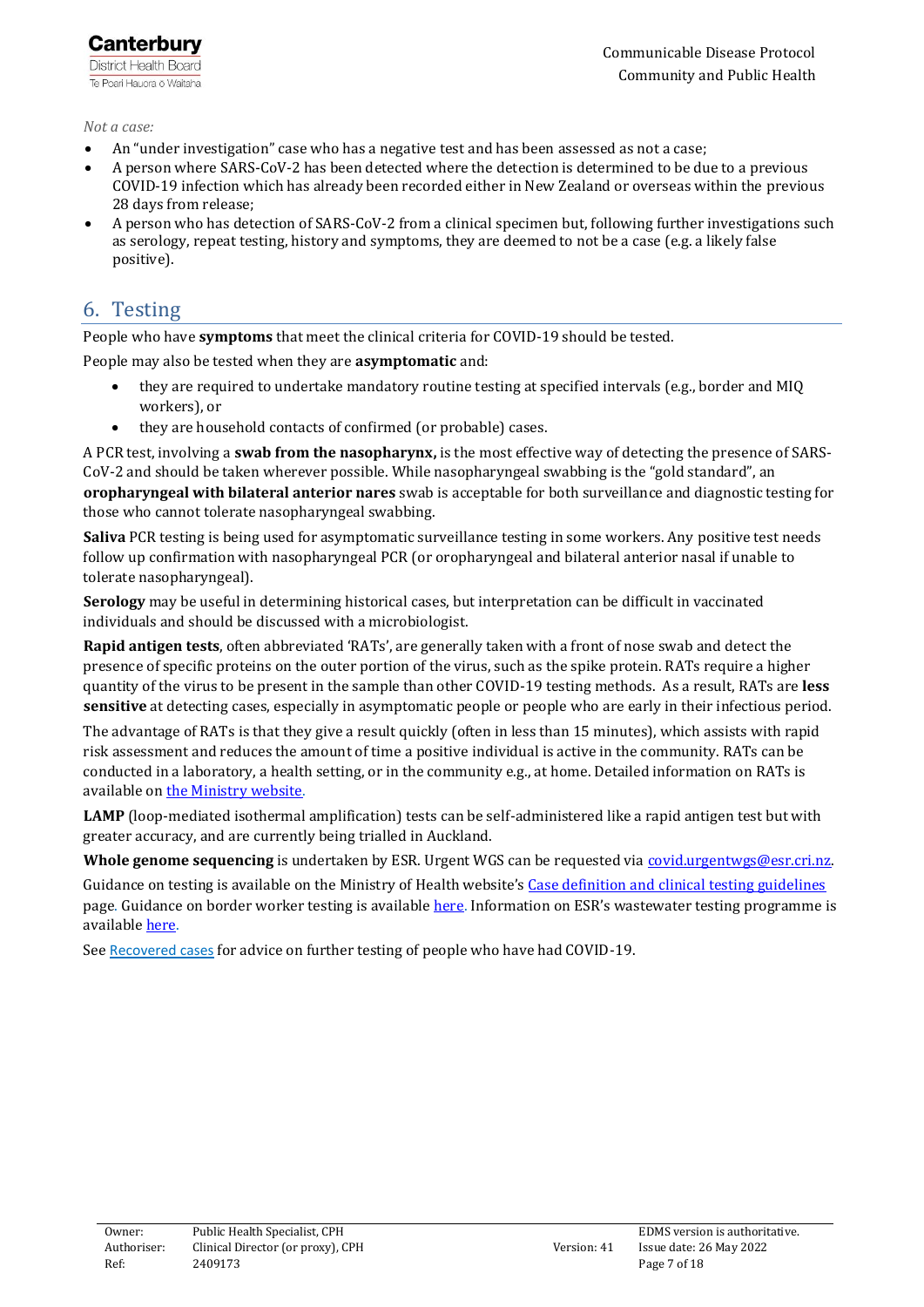# <span id="page-7-0"></span>7. Cultural and social context

Cultural, social, work and home environments affect any person's risk of contracting a communicable disease, the likely impact of that disease on them, and their likelihood of passing the infection on others. Keep these factors in mind at every point of your investigation and follow-up.

See [Home | Unite against](https://covid19.govt.nz/) COVID-19 for information on government support available and how to access it.

- ➢ Request an **interpreter** if needed.
- ➢ **Consider** the potential impact of cultural, social, work or home factors on a person or family's ability or willingness to provide information and/or follow public health advice.
- ➢ **Tailor your advice** to the situation.
- ➢ **Seek advice yourself** if unsure. Talk to:
	- o CPH's Māori Relationships Manager for advice on community and primary care support people or agencies.
	- o Ngā Ratonga Hauora Māori for Maori patients at Christchurch Hospital or Christchurch Women's hospital.
- ➢ If appropriate, and with the case and/or contact's permission, seek the **assistance** of family or other community members, community leaders, and/or support agencies if required.
- ➢ CPH has worked with Māori and Pasifika partner agencies to facilitate support for Māori and Pasifika cases and contacts.

# <span id="page-7-1"></span>8. Information systems

Currently:

- When a person returns a positive laboratory test for COVID-19, case records are created in EpiSurv, NCTS (the National Contact Tracing Solution), and CCCM ("COVID Clinical Care Management", formerly BCMS),
- RATs self-reported by cases via their My COVID Record or 0800 222 478 also create NCTS case records.
- The case is sent a text message advising them that they have tested positive and asking them to complete an online questionnaire in the self-service tool, and
- there is an automatic referral to Care in the Community ("the Hub").
- If the case completes the online questionnaire they are given public health advice via the online tool.
- Care in the Community ("the Hub") currently reviews new CCCM records and either advises their GP that clinical care is required or arranges clinical care if the case does not have a GP. GPs can also access the CCCM records of their own patients directly.
- if the case does not complete the online form within 12 hours (Māori and Pacific) or 24 hours (other ethnicities) they are telephoned by the Reach team.
- welfare needs may be escalated to the Ministry of Social Development (MSD) via their website, their 0800 line, or a GP referral. Automatic referrals to MSD from the NCTS record have been discontinued.
- exposure events identified via the self-service tool or during Reach case interviews will be triaged by Reach, with high-risk events allocated to CPH, and low/medium risk events managed by Reach.

Also see Appendix 4: End to end process for case investigation.

The **Border Clinical Management System** records clinical information about travellers in MIQFs (and uploads information already entered in the National Border Solution).

**HealthScape** should continue to be used to record non-COVID traveller illness incidents, airport incidents and breaches, and agency interactions.

Manual entry into Episurv is no longer required for PHUs.

The MOH should be advised of the **death** of a person with COVID-19. MOsH also receive hospital death notification emails directly. The Case Investigation Team Lead will ensure the [Ministry protocol for reporting](https://cdhbintranet.cdhb.health.nz/communitypublichealth/cphpoliciesandprocedures/Documents/MoHSOP302ReportingCOVID19DeathsProtocol220331.pdf)  [deaths](https://cdhbintranet.cdhb.health.nz/communitypublichealth/cphpoliciesandprocedures/Documents/MoHSOP302ReportingCOVID19DeathsProtocol220331.pdf) and the correspondin[g records process](https://cdhbintranet.cdhb.health.nz/communitypublichealth/cphpoliciesandprocedures/Documents/MoHPHUProcessWhenDeceasedCaseIsIdentified220503.pdf) are completed. The CPH procedure is here.

**WHO** will be notified of probable and confirmed cases through the National Focal Point for International Health Regulations (ie, the Office of the Director of Public Health, Ministry of Health).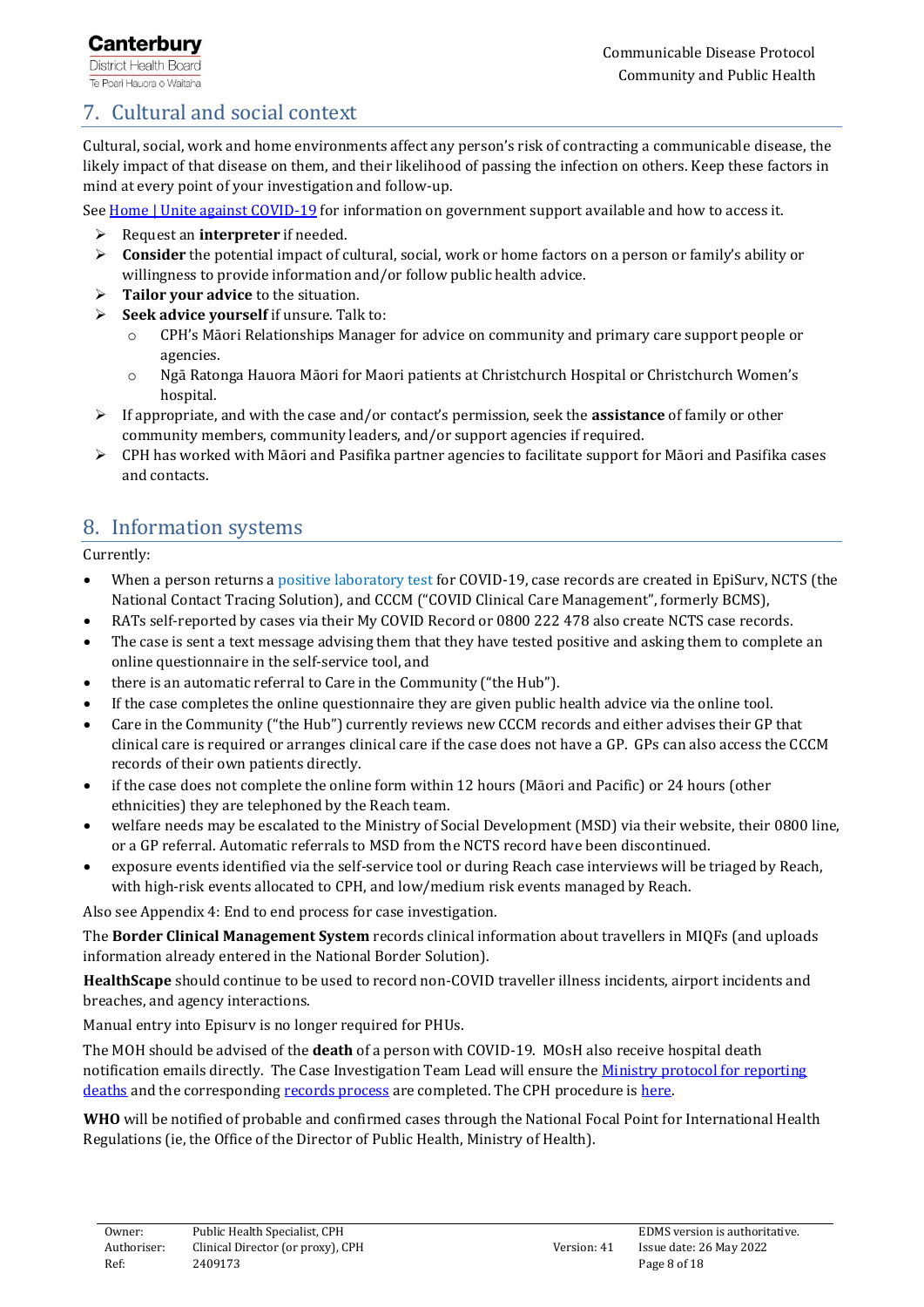## <span id="page-8-0"></span>9. Management of case

Actions for cases and contacts are summarized in Appendix 1: key details for case investigators, Appendix 2: Ministry of Health contact categories, and Appendix 4: End to end process for case investigation.

## Negative test results

General practitioners and testing centres have been asked to communicate negative PCR test results to their patients, and to advise them they **must nevertheless complete their self-isolation period** if they are being followed up as a probable case or household contacts of a confirmed (or probable) case.

## Confirmed and probable cases

In Phase 3 most reported cases have self-tested with a RAT and self-notified. Community cases who are tested with PCR are notified by text. Investigation and management are either "self-service" or undertaken by Reach call centre staff. Phone interviews may be required for priority populations, incomplete online forms, and for those unable to complete the online case investigation form.

Public health units are expected to continue to manage **high-risk exposure events**. Guidance for specific settings and institutions is saved in the [CPH COVID-19 Document Directory.](https://cdhbintranet.cdhb.health.nz/communitypublichealth/cphpoliciesandprocedures/SitePages/SettingsAndInstitutions.aspx)

Most cases will **self-isolate at home** avoiding contact with other household members to the greatest extent possible. Community isolation facilities may be considered for cases and/or their household members in exceptional circumstances and are co-ordinated by the "Hub".

- $\triangleright$  For detailed information on investigation and management of cases by CPH refer to the CPH COVID-19 [Document Directory.](https://cdhbintranet.cdhb.health.nz/communitypublichealth/cphpoliciesandprocedures/SitePages/Case-and-Contact-Management.aspx)
- ➢ Discuss **requests for sharing information** with a Medical Officer of Health.

## <span id="page-8-1"></span>Infectious period and isolation

 $\overline{a}$ 

"**[Day zero](https://www.health.govt.nz/covid-19-novel-coronavirus/covid-19-health-advice-public/advice-people-covid-19/covid-19-isolating-others)**" is the date of the onset of symptoms or the date of a positive COVID-19 test (if the person remains asymptomatic), whichever is the earliest.

Cases are considered **infectious** for the **two days preceding** their "day zero". However, if a case has had a negative swab within the 48hrs preceding their "day zero" they may be considered not infectious until the time of that swab.

Cases are advised to self-isolate for **7 full days** after their "day zero", and may return to their normal activities on day 8.ii Cases with **new or unresolved symptoms at day 7 or day 8** are advised to stay at home until 24 hours after symptoms resolve. An isolation dates calculator for cases is available on the Unite against COVID-19 website.

Cases may not have **visitors** except in [specific circumstances.](https://www.legislation.govt.nz/regulation/public/2022/0046/latest/LMS647731.html)

Cases **[may leave their place of isolation](https://www.legislation.govt.nz/regulation/public/2022/0046/latest/LMS647736.html#LMS647736)**, wearing a mask and travelling by private transport or walking alone<sup>iii</sup>:

- a. to report for, and undergo, medical examination and testing required; or
- b. to do any outdoor exercise (a mask is not required when exercising) in the neighbourhood of their place of self-isolation (but not at any shared exercise facility, such as a swimming pool); or
- c. to access an essential health service for treatment that cannot be deferred until after their period of selfisolation; or
- d. to attend any hearing of a court, a tribunal, the New Zealand Parole Board, or another judicial institution that they are required to attend by that institution; or
- e. to move to another place of self-isolation in order to preserve the relevant person's own or another person's life, health, or safety; or
- f. to visit a dying relative who is not expected to live beyond the relevant person's period of self-isolation; or
- g. to visit the body of a relative before a funeral or tangihanga (but not to attend the funeral or tangihanga), if the relevant person will not be able to visit the body after their period of self-isolation.

[Part 2 of the Order](https://www.legislation.govt.nz/regulation/public/2022/0046/latest/LMS647772.html) allows for cases who are **critical workers** to return to work in specific circumstances. The Director-General's [4th March Clause 30 Notice](https://www.health.govt.nz/system/files/documents/pages/spw_dg_notice_critical_health_workers_who_are_covid-19_cases_fr_4_march_22_v3.pdf) provides for cases who are critical health workers to return to work.

[Advice for people with COVID-19](https://www.health.govt.nz/covid-19-novel-coronavirus/covid-19-health-advice-public/advice-people-covid-19) is available on the Ministry of Health website.

Ref: 2409173 Page 9 of 18

ii Confirmed and probable cases are required by th[e COVID-19 Public Health Response \(Self-isolation Requirements and Permitted Work\) Order 2022](https://www.legislation.govt.nz/regulation/public/2022/0046/latest/LMS647648.html)  to remain isolated for **7 [days](https://www.legislation.govt.nz/regulation/public/2022/0046/latest/link.aspx?id=LMS647794)** from the time they developed COVID-19 symptoms or the time they returned a positive COVID-19 test result, whichever is the earliest. The Order specifies that isolation ends **at the same time of day as, but on the 7th day** after their start time/date. The Ministry of Health is aware of the discrepancy between its public advice and the legal requirement under the Order.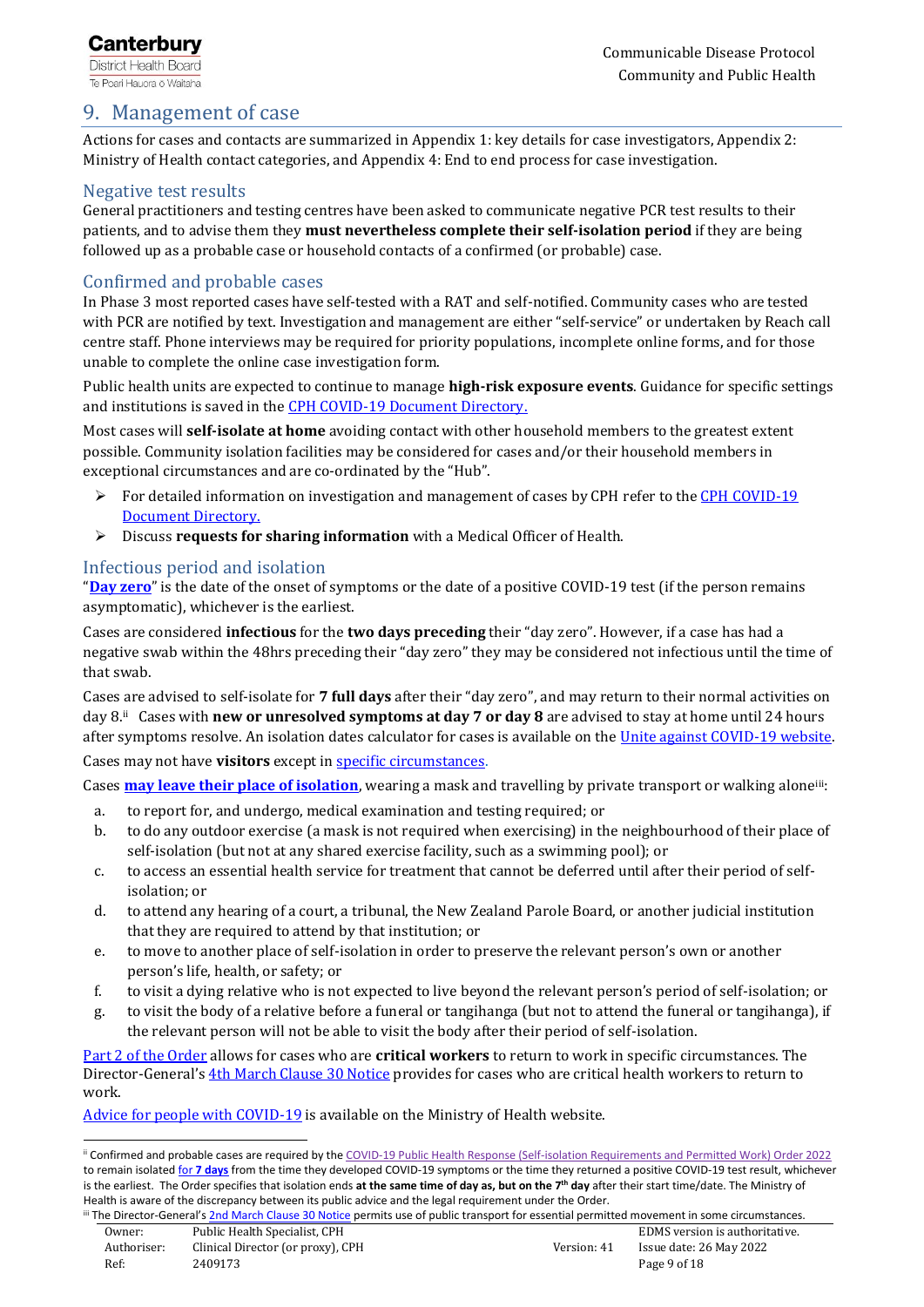

## Clinical care

GPs are responsible for clinical care of any COVID-19 patients in the community, and guidance is available on [Community HealthPathways.](http://cdhb.healthpathways.org.nz/) The local COVID-19 Hub clinical lead will notify the case's GP and/or arrange for care by the Hub clinical team.

#### Hospitalised cases

[Advice for clinical management of hospitalised COVID-19 cases](https://www.health.govt.nz/our-work/diseases-and-conditions/covid-19-novel-coronavirus/covid-19-information-health-professionals/covid-19-advice-all-health-professionals#adult-management) is available on the Ministry website. The current Ministry of Health advice for clearance from isolation is:

- *Release from isolation after discharge should align with the current Public Health Policy for community isolation: this is now taken as [7 days from date of onset of symptoms or date of positive test](https://covid19.govt.nz/isolation-and-care/if-you-have-covid-19/) (whichever is earlier, starting from day zero).*
- *Exceptions to this duration may include severe immunocompromise and severe/critical COVID-19. It is advisable to seek the advice of an infectious disease specialist or microbiologist for severely immunocompromised individuals. Additional testing may be useful, such as serial NAAT/PCR testing suggestive of low viral load (i.e. negative or with high cycle threshold), high or increasing antibody levels or repeatedly negative RAT tests.*

In Christchurch Hospital, based on recent clinical experience of prolonged infectious periods in older COVID-19 patients, patients aged >65 years are assumed to be infectious until day 10, with exit testing to confirm.

#### <span id="page-9-1"></span>Recovered cases

Further COVID-19 testing of cases is **not recommended for 28 days following onset** of infection. Regular surveillance testing should be suspended for 28 days from onset. All cases should be advised to seek a supervised RAT if new symptoms develop at any stage after 28 days following onset of infection. Detailed advice is available in the Ministry of Health's Interim clinical guidance on testing for possible COVID-19 reinfection within 90 days.

Th[e Ministry of Health Vaccine Advice webpage](https://www.health.govt.nz/covid-19-novel-coronavirus/covid-19-vaccines/covid-19-vaccine-advice-different-health-circumstances#:~:text=You%20should%20have%20the%20COVID,recover%20before%20getting%20the%20vaccine.&text=If%20you%27re%20taking%20antibiotics,significantly%20unwell%20from%20your%20infection) states:

- *Even if you've had COVID-19 you should still get any COVID-19 vaccinations you're eligible for. It's recommended you wait 3 months after testing positive before getting any COVID-19 vaccination.*
- *However, if you are at high risk of severe disease if you do catch COVID-19 again, it's recommended that you talk to your GP or other specialist for advice on timing of your next dose. It might be appropriate for you to receive your COVID-19 vaccine sooner than 3 months.*

# <span id="page-9-0"></span>10. Management of contacts

*Actions for cases and contacts are summarised in* [Appendix 1: key details for case investigators](#page-13-0) *and* [Appendix 3:](#page-15-0)  [Ministry of Health case and contact actions \("rainbow diagram"\)](#page-15-0)*.* Specific advice must be referred to for **healthcare** [worker exposures,](https://cdhbintranet.cdhb.health.nz/communitypublichealth/cphpoliciesandprocedures/SitePages/SettingsAndInstitutions.aspx) other **[workplace](https://cdhbintranet.cdhb.health.nz/communitypublichealth/cphpoliciesandprocedures/SitePages/SettingsAndInstitutions.aspx)** exposures, and **[education settings.](https://cdhbintranet.cdhb.health.nz/communitypublichealth/cphpoliciesandprocedures/SitePages/SettingsAndInstitutions.aspx)**

Contact risk categorisation is summarized i[n Appendix 2: Ministry of Health contact categories.](#page-14-0) In Phase 3 only household contacts are required to self-isolate. Other close contacts are asked to self-monitor for symptoms for 10 days and if they develop get a test immediately and stay home until a negative test result is received and symptoms have resolved for 24 hours. Casual contacts are not followed up.

A household contac[t is defined in the Order as](https://www.legislation.govt.nz/regulation/public/2022/0046/latest/LMS647915.html#LMS647907) a person who is a fellow resident of a COVID-19 case, provided that they are not themselves a COVID-19 case, and have not themselves been a COVID-19 case within the last 90 days and have already completed a period of self-isolation. The Ministry has subsequently defined a "household contact" as situations where:

- The case normally shares a residence with the contacts (permanent or part time e.g. shared custody), AND
- The contact has spent at least one night or day (>8hr) in that residence while the case was infectious.

This includes:,

- o people who live in shared houses and flats.
- people don't normally share a residence with the case but have spent a night together in the same room

For people who are travelling or holidaying around New Zealand, this would also include sharing non-communal holiday accommodation such as a hotel room, tent, campervan, or temporary holiday home (such as a bach, crib, Airbnb or similar).

People who live in the same group accommodation as the case (for instance, halls of residences, boarding houses, hostels, backpackers, transitional housing etc) are not considered Household Contacts, but may be Close Contacts (unless a Medical Officer of Health deems it appropriate to apply the Household Contact definition).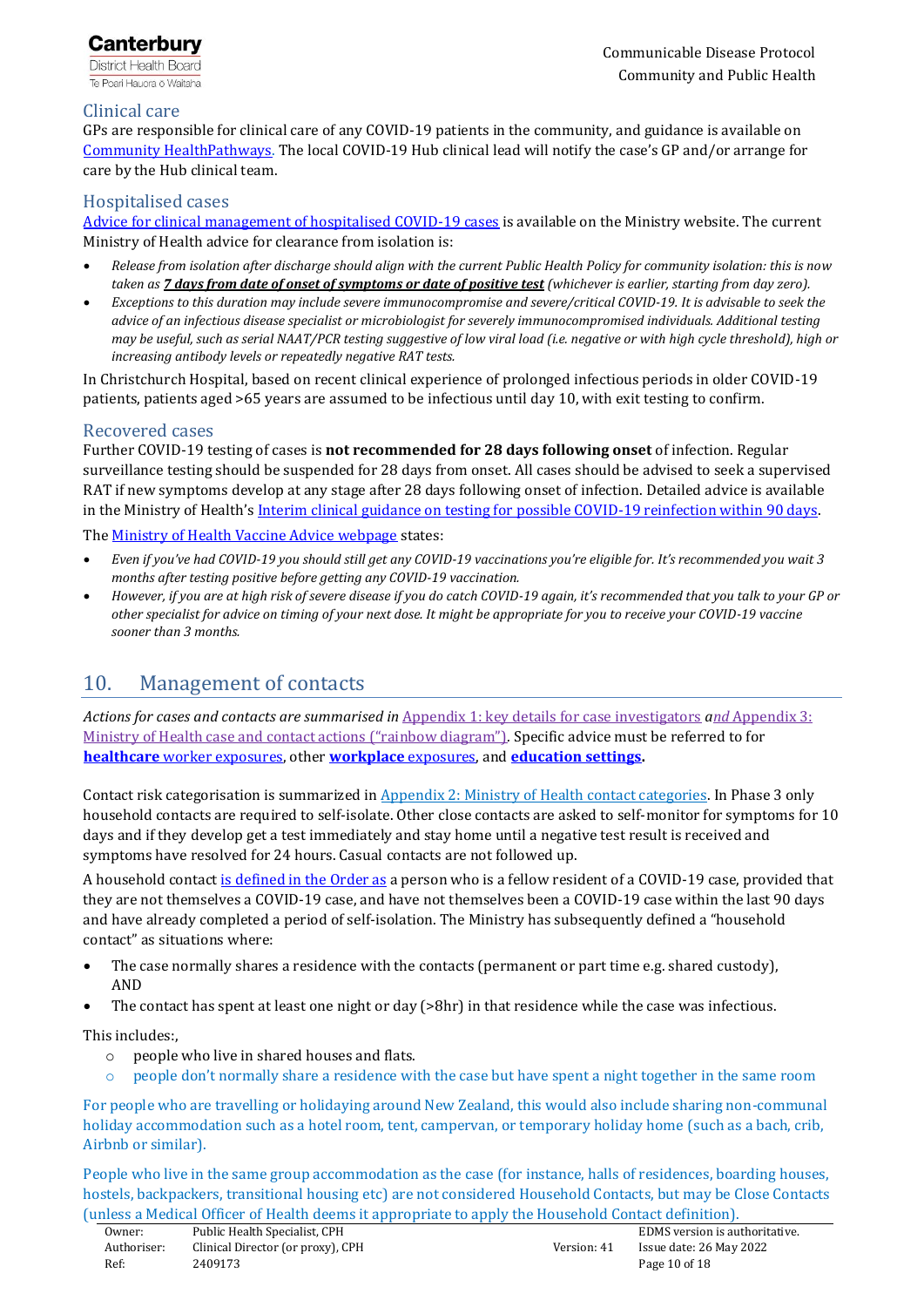

Household contacts are required by the [COVID-19 Public Health Response \(Self-isolation](https://www.legislation.govt.nz/regulation/public/2022/0046/latest/LMS647648.html) Requirements and <u>[Permitted Work\) Order 2022](https://www.legislation.govt.nz/regulation/public/2022/0046/latest/LMS647648.html)iv</u> to remain isolated <u>until the first case in their household is released from isolation</u> and must test on days 3 and 7. Contacts **self-release** at the end of their self-isolation period.

If a **new case** develops in a household **within 10 days** of the initial case (and other household members) being released from isolation, then other household members do not need to re-isolate. If a new case develops **more than 10 days** after the initial case in the household was released, then household members (other than those who had become cases) would need to **re-isolate for a period of 7 days**.

Household contacts are advised to get an additional test if symptoms develop. If the test is negative but symptoms persist or worsen they should test again after 48 hours. If RAT is negative on day 7 but new symptoms have developed, a further RAT should be taken 48 hours later (on day 9), and the contact should stay home until 24 hours after symptoms have resolved.

Contacts may not have **visitors** except in [specific circumstances.](https://www.legislation.govt.nz/regulation/public/2022/0046/latest/LMS647731.html)

Contacts **[may leave their place of isolation](https://www.legislation.govt.nz/regulation/public/2022/0046/latest/LMS647736.html#LMS647736)**, wearing a mask and travelling by private transport or walking alone<sup>v</sup> :

- a. to report for, and undergo, medical examination and testing required; or
- b. to do any outdoor exercise (a mask is not required when exercising) in the neighbourhood of their place of self-isolation (but not at any shared exercise facility, such as a swimming pool); or
- c. to access an essential health service for treatment that cannot be deferred until after their period of selfisolation; or
- d. to attend any hearing of a court, a tribunal, the New Zealand Parole Board, or another judicial institution that they are required to attend by that institution; or
- e. to move to another place of self-isolation in order to preserve the relevant person's own or another person's life, health, or safety; or
- f. to visit a dying relative who is not expected to live beyond the relevant person's period of self-isolation; or
- g. to visit the body of a relative before a funeral or tangihanga (but not to attend the funeral or tangihanga), if the relevant person will not be able to visit the body after their period of self-isolation.

[Part 2 of the Order](https://www.legislation.govt.nz/regulation/public/2022/0046/latest/LMS647772.html) permits contacts who are **critical workers** to return to work under th[e Close Contact](https://covid19.govt.nz/testing-and-tracing/contact-tracing/critical-workers/#close-contact-exemption-scheme)  [Exemption Scheme.](https://covid19.govt.nz/testing-and-tracing/contact-tracing/critical-workers/#close-contact-exemption-scheme)

<span id="page-10-0"></span>[Advice for people who are contacts](https://www.health.govt.nz/covid-19-novel-coronavirus/covid-19-health-advice-public/covid-19-information-household-and-close-contacts) is available on the Ministry of Health website.

## 11. Exposure events

In Phase 3 public health units are expected to focus on management of high-risk exposure events and outbreaks. Detailed guidance on exposure event assessment and management in specific settings is available in the [CPH](https://cdhbintranet.cdhb.health.nz/communitypublichealth/cphpoliciesandprocedures/SitePages/SettingsAndInstitutions.aspx)  [Document Directory.](https://cdhbintranet.cdhb.health.nz/communitypublichealth/cphpoliciesandprocedures/SitePages/SettingsAndInstitutions.aspx) The following settings have been prioritised for public health unit response:

- Transitional housing (transitional, emergency, social and community housing, boarding houses, youth justice, soup kitchens, homeless shelter, hospices, residential disability services, mental health)
- Aged residential care
- Tangihanga
- Marae

iv (check the **Order** for specific wording)

 $\overline{a}$ 

Owner: Public Health Specialist, CPH entity and the settlement of the Specialist, CPH entity and the Specialist, CPH Authoriser: Clinical Director (or proxy), CPH Version: 41 Issue date: 26 May 2022 <sup>v</sup> The Director-General's [2nd March Clause 30 Notice](https://www.health.govt.nz/system/files/documents/pages/s30_spw_dg_notice_-_other_permitted_means_of_travel_for_essential_permitted_movements.pdf) permits use of public transport for essential permitted movement in some circumstances.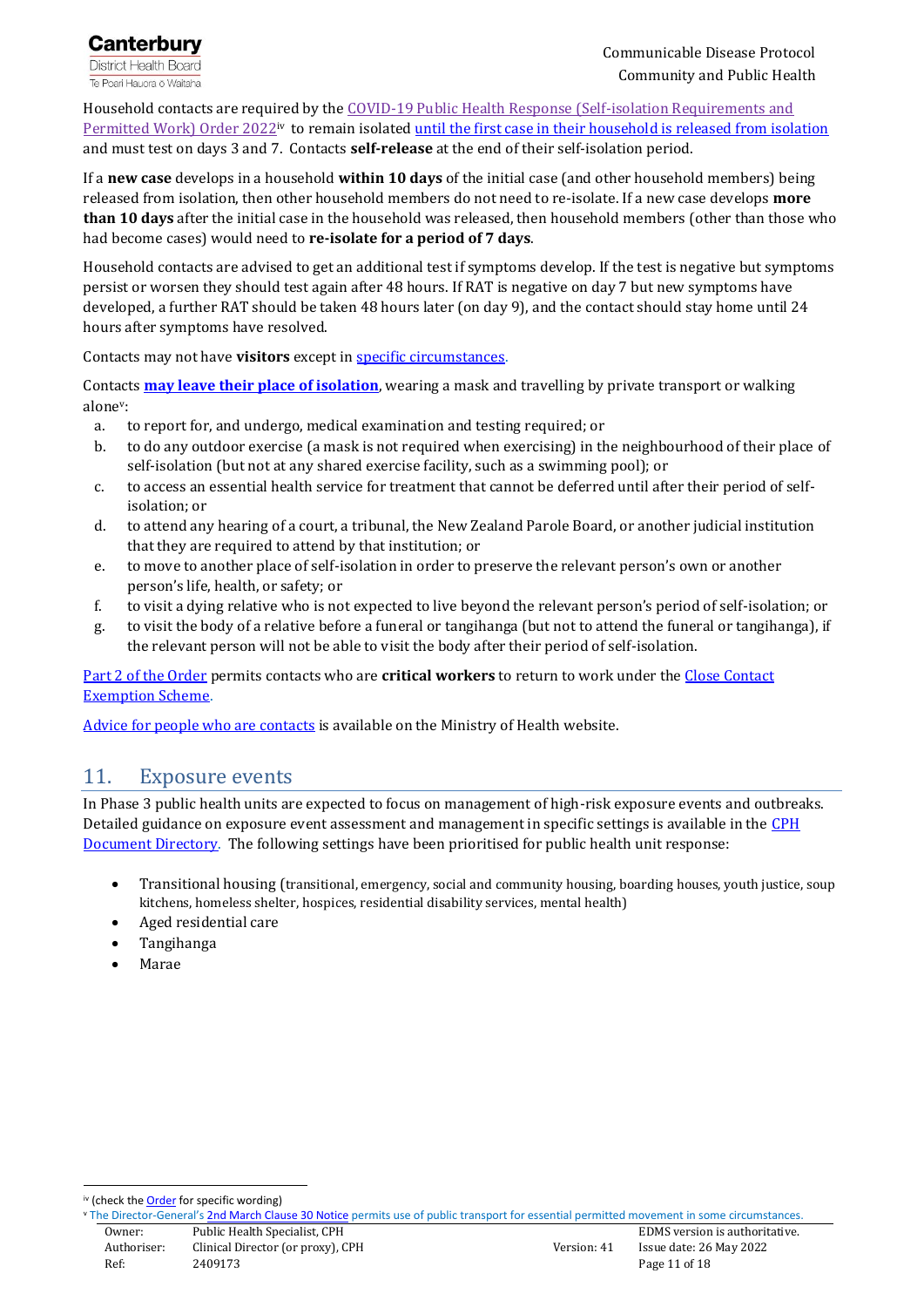# <span id="page-11-0"></span>12. Cluster and outbreak management

Cluster and outbreak management is based on the same advice and SOPs as individual case and contact management but requires additional layers of co-ordination and communication. Guidance for specific institutions and settings is available in the [Document Directory.](https://cdhbintranet.cdhb.health.nz/communitypublichealth/cphpoliciesandprocedures/SitePages/SettingsAndInstitutions.aspx)

In Phase 3, most local clusters or outbreaks are managed by the setting they occur in. If further public health support is required consider the following:

- ➢ assess the priority of the setting and CPH's capacity to support an outbreak response.
- ➢ establish a **cluster co-ordinator and a lead medical officer of** health as soon as the outbreak is identified.
- ➢ consider forming an **immediate response team**, including Infection Prevention & Control staff and management from the affected facility, if the cluster is in a vulnerable setting (aged residential or disability care or Corrections facility).
- ➢ identify a **"point of contact"** and **clear communication lines** for the affected household, institution, business or community.
- ➢ support development of an **outbreak response plan** for the setting, including accessing appropriate **welfare and manaakitanga** support.
- ➢ **liaise** with the affected institution, infection prevention and control staff, primary care, and the Ministry of Health.

# <span id="page-11-1"></span>13. Other control measures

## **Disinfection**

Clean and disinfect surfaces and articles soiled with respiratory secretions or faeces, using a product with antiviral activity. For further details, see Ministry of Health cleaning and disinfection advice.

## Border restrictions

CPH responsibilities at the border continue to evolve. Key reference documents are in the CPH COVID19/Border [folder,](file://///cdhb.local/DFSGeneral/CHC03DataLink/Division/CPH/CFS/COVID19/Border) and on the Ministry of Health [COVID-19 Border controls](https://www.health.govt.nz/our-work/diseases-and-conditions/covid-19-novel-coronavirus/covid-19-current-situation/covid-19-border-controls) and COVID-19 Resources for air crew and the [border sector](https://www.health.govt.nz/our-work/diseases-and-conditions/covid-19-novel-coronavirus/covid-19-information-specific-audiences/covid-19-resources-air-crew-and-border-sector) webpages. CPH responsibilities at the border are captured in separate procedures available in the [CPH COVID-19 document library.](https://cdhbintranet.cdhb.health.nz/communitypublichealth/cphpoliciesandprocedures/SitePages/COVID19-Border.aspx)

Urgent international medical evacuation applications ("Medevac exemptions") are managed by the Ministry of Health, and should be emailed to [medevacs@health.govt.nz](mailto:medevacs@health.govt.nz) on the relevant DHB application form.

Shipping enquiries to Customs should be addressed to *christchurchshipping@customs.govt.nz*, (Christchurch) or [Timaru\\_Users@customs.govt.nz](mailto:Timaru_Users@customs.govt.nz) and [russell.cummings@customs.govt.nz](mailto:russell.cummings@customs.govt.nz) (Timaru), and [chch.cog@customs.govt.nz.](mailto:chch.cog@customs.govt.nz)

#### Management of travellers

Health responsibilities at the air border in Canterbury are managed by CDHB. Health Manager is Megan Gibbs, 027 212 7361, [megan.gibbs@cdhb.health.nz.](mailto:megan.gibbs@cdhb.health.nz) Border cases are no longer investigated by CPH.

# <span id="page-11-2"></span>14. Legislation and enforcement

## Legislative framework

Relevant legislation that pre-dated COVID-19 includes:

- [Health Act 1956,](http://www.legislation.govt.nz/act/public/1956/0065/latest/DLM305840.html?src=qs) which sets out the roles and responsibilities of individuals to safeguard public health. Part 3 of the Act grants powers to medical officers of health while an Epidemic Notice remains in force. These powers are available for the management of all scheduled infectious diseases, including COVID-19 where appropriate.
- [New Zealand Bill of Rights Act 1990](https://www.legislation.govt.nz/act/public/1990/0109/latest/DLM224792.html) that protects the rights of people.
- [Health and Safety at Work Act 2015](https://www.legislation.govt.nz/act/public/2015/0070/latest/DLM5976660.html) that imposes obligations to secure the health and safety of workers and workplaces.
- [Privacy Act 2020,](https://www.legislation.govt.nz/act/public/2020/0031/latest/LMS23223.html) which outlines the protection of an individual's right to privacy of personal information, including the right of an individual to access their personal information, while recognising that other rights and interests may at times also need to be taken into account.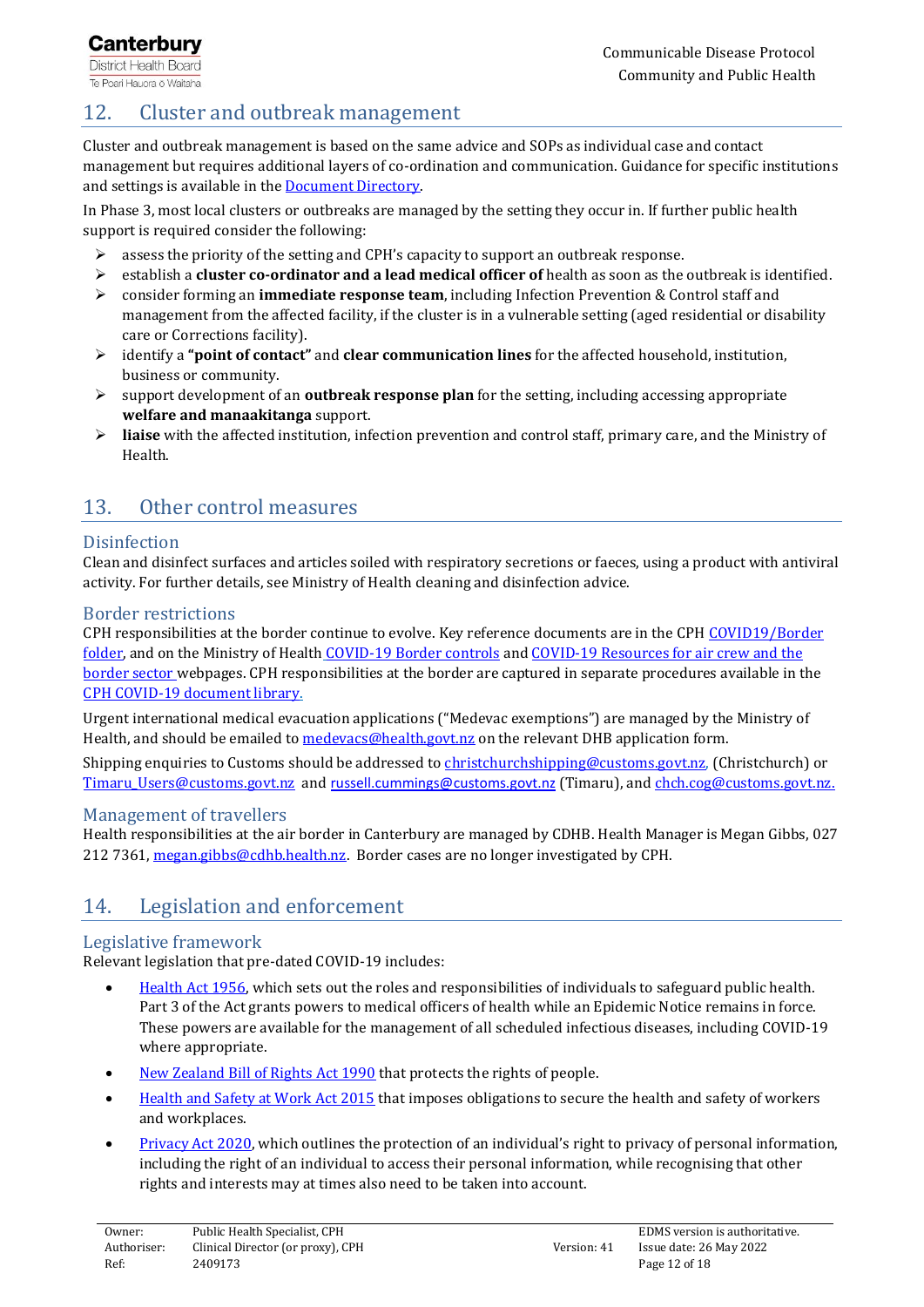**Canterbury District Health Board** Te Poari Hauora o Waitaha

Th[e COVID-19 Public Health Response Act 2020](https://www.legislation.govt.nz/act/public/2020/0012/latest/LMS344134.html) was passed as stand-alone legislation to provide a different legal framework for responding to COVID-19. A series of Border Orders have been issued under the Act. Detailed information on the Act, Epidemic Notice, and Orders are available on [the Ministry website.](https://www.health.govt.nz/our-work/diseases-and-conditions/covid-19-novel-coronavirus/covid-19-response-planning/covid-19-epidemic-notice-and-orders) National, regional, or district-level measures or measures applying to a specified class of people (such as people arriving at the border) are being made under section 11 of the [COVID-19 Public Health Response Act 2020,](https://www.legislation.govt.nz/all/results.aspx?search=ts_act%40bill%40regulation%40deemedreg_COVID-19+Public+Health+Response+_resel_25_a&p=1) rather than the Health Act [1956.](http://www.legislation.govt.nz/act/public/1956/0065/latest/whole.html) Some relevant section 11 orders are:

- [COVID-19 Public Health Response \(Air Border\) Order \(No 2\) 2020](https://www.legislation.govt.nz/regulation/public/2020/0239/latest/LMS403346.html?search=ts_act%40bill%40regulation%40deemedreg_COVID-19+Public+Health+Response+_resel_25_a&p=1) (27/02/22)
- [COVID-19 Public Health Response \(Isolation and Quarantine\) Order 2020](https://www.legislation.govt.nz/regulation/public/2020/0241/latest/LMS401667.html?search=ts_act%40bill%40regulation%40deemedreg_COVID-19+Public+Health+Response+_resel_25_a&p=1) (02/05/22)
- [COVID-19 Public Health Response \(Maritime Border\) Order \(No 2\) 2020 \(02/05/22\)](https://www.legislation.govt.nz/regulation/public/2020/0240/latest/LMS403466.html?search=ts_act%40bill%40regulation%40deemedreg_COVID-19+Public+Health+Response+_resel_25_a&p=1)
- [COVID-19 Public Health Response \(Required Testing\) Order 2020 \(27/02/22\)](https://www.legislation.govt.nz/regulation/public/2020/0230/latest/LMS400302.html?search=ts_act%40bill%40regulation%40deemedreg_COVID-19+Public+Health+Response+_resel_25_a&p=1)
- [COVID-19 Public Health Response \(Vaccinations\) Order 2021](https://www.legislation.govt.nz/regulation/public/2021/0094/latest/LMS487853.html) (02/05/22)

Th[e COVID-19 Public Health Response \(Self-isolation Requirements and Permitted Work\) Order 2022](https://www.legislation.govt.nz/regulation/public/2022/0046/latest/LMS647648.html)vi has replaced class section 70 notices, and contains the key requirements for COVID-19 cases and contacts. Clause 9 requires a person to remain at their place of self-isolation except when undertaking permitted activities. Breach of clause 9 is a high risk infringement offence, with a \$4,000 fee. Director-General Clause 30 notices may amend the requirements of the Order, and are saved on the [enforcement page of the CPH Document Directory](https://cdhbintranet.cdhb.health.nz/communitypublichealth/cphpoliciesandprocedures/SitePages/COVID19-Enforcement.aspx) as they are issued. Current notices provide exemptions from self-isolation in some circumstances for critical health care workers, and allow use of public transport by cases or contacts in some circumstances.

For non-compliance, the Ministry recommends using powers available in the Order rather than a section 70 direction. Medical officers of health are enforcement officers as defined in [section 5 of the Act](https://www.legislation.govt.nz/act/public/2020/0012/latest/LMS344170.html?search=ts_act%40bill%40regulation%40deemedreg_COVID-19+Public+Health+Response+_resel_25_a&p=1)<sup>vii</sup>. In practice, enforcement is operationally led by police, who are also enforcement officers under the Act. Medical officers of health may be asked to support police by providing clinical public health advice, or by exercising some of the powers in Subpart 3 of the Act. Where requests for assistance involve the exercise of a power under the Act or its associated Orders, the MOH **must seek advice and approval from the Ministry**. Current Ministry advice is that **in most situations enforcing non-compliance is no longer proportionate to the public health risk** arising from breaches.

# <span id="page-12-0"></span>15. Staff wellbeing and support

Investigation and management of COVID-19 cases and contacts can be challenging for staff in many ways. All staff are encouraged to prioritise their own wellbeing and the wellbeing of their colleagues, and to seek support when they need it and encourage others to do the same. CPH's [Staff Wellbeing Plan](https://cdhbintranet.cdhb.health.nz/communitypublichealth/cphpoliciesandprocedures/Documents/COVID19%20CPH%20Staff%20Wellbeing%20Plan.aspx) includes information on where to access assistance/support where necessary, covering both practical resources and psychosocial support such as the Employee Assistance Programme.

# <span id="page-12-1"></span>16. References and further information

- 1. Ministry of Health. Novel coronavirus COVID-19. 2020; Available from: [https://www.health.govt.nz/our](https://www.health.govt.nz/our-work/diseases-and-conditions/novel-coronavirus-2019-ncov)[work/diseases-and-conditions/novel-coronavirus-COVID-19.](https://www.health.govt.nz/our-work/diseases-and-conditions/novel-coronavirus-2019-ncov)
- 2. World Health Organisation. *Coronavirus*. 2020; Available from[: https://www.who.int/health](https://www.who.int/health-topics/coronavirus)[topics/coronavirus.](https://www.who.int/health-topics/coronavirus)
- 3. Australian Government Department of Health. *Coronavirus Disease 2019 (COVID-19) CDNA National guidelines for public health units*; Available from: <https://www1.health.gov.au/internet/main/publishing.nsf/Content/cdna-song-novel-coronavirus.htm>

 $\overline{a}$ 

vi The Order was amended by the COVID-19 Public Health Response (Self-isolation Requirements and Permitted Work) Amendment Order (No [2\) 2022](https://www.health.govt.nz/system/files/documents/pages/covid-19-public-health-response-self-isolation-requirements-and-permitted-work-amendment-order-no-2-2022.pdf) to reflect the 11th March changes in isolation periods and duration of immunity after infection.

Owner: Public Health Specialist, CPH entity of the Specialist CPH entity of the Specialist, CPH entity of the Specialist, CPH entity of the Specialist of the Specialist, CPH entity of the Specialist, CPH entity of the Spec Other staff may also be authorised by the Director-General under section 18 of the Act to carry out enforcement functions and powers.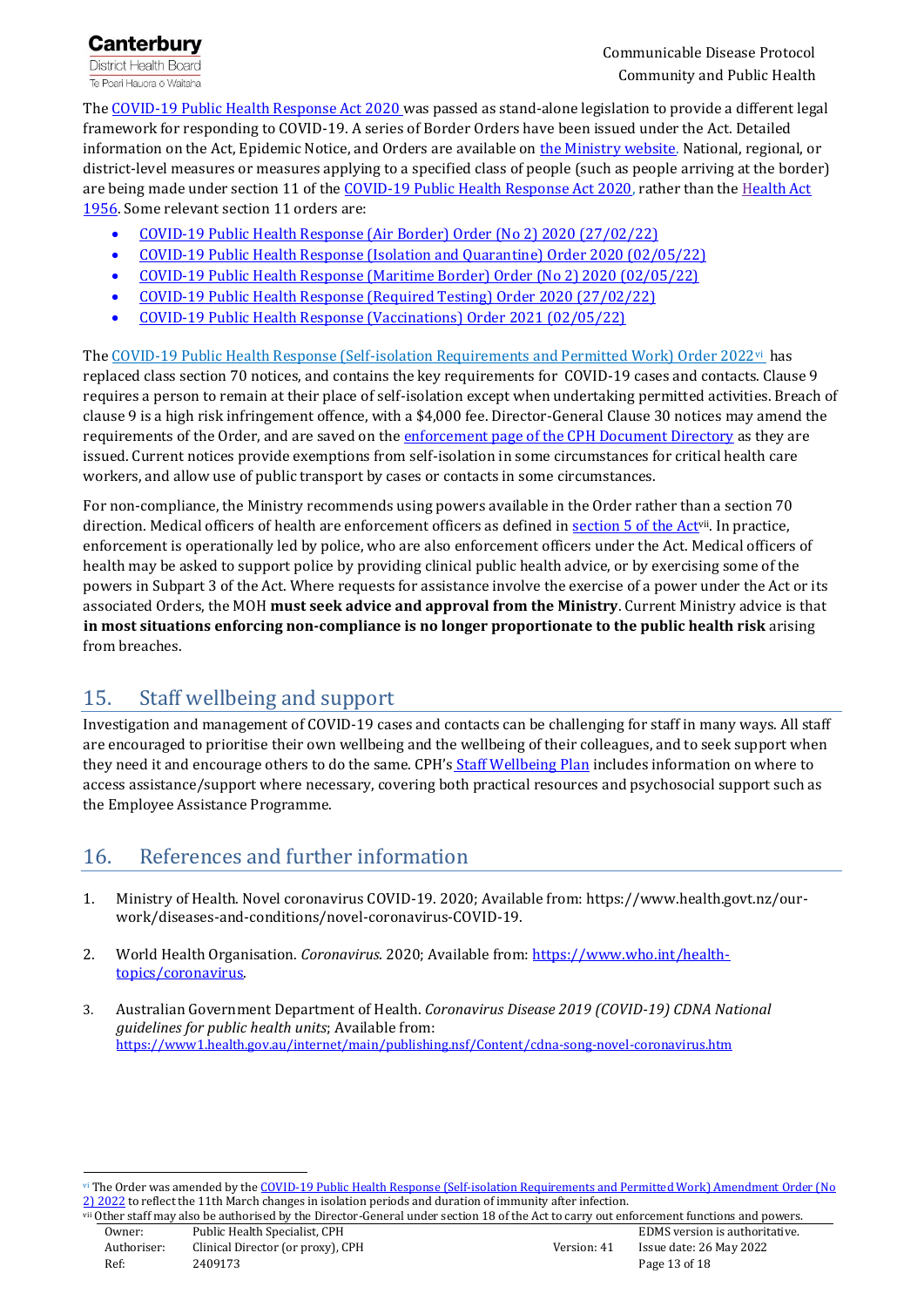# <span id="page-13-0"></span>Appendix 1: key details for case investigators

#### Cases

"**[Day zero](https://www.health.govt.nz/covid-19-novel-coronavirus/covid-19-health-advice-public/advice-people-covid-19#isolating)**" is the date of the onset of symptoms or the date of a positive COVID-19 test (if the person remains asymptomatic), whichever is the earliest.

Cases are considered **infectious** for the **two days preceding** their "day zero". However, if case has had a negative swab within the 48hrs preceding their "day zero" they may be considered not infectious until the time of that swab.

Cases are advised to self-isolate **for 7 full days** after their "day zero" and may return to their normal activities on day 8. Cases with **new or unresolved symptoms** at day 7 or day 8 are advised to stay at home until 24 hours after symptoms resolve.

The Director-General's  $4th$  [March 2022 Order](https://www.health.govt.nz/system/files/documents/pages/spw_dg_notice_critical_health_workers_who_are_covid-19_cases_fr_4_march_22_v3.pdf) provides for cases who are critical health workers to return to work. [Advice for people with COVID-19](https://www.health.govt.nz/covid-19-novel-coronavirus/covid-19-health-advice-public/advice-people-covid-19) is available on the Ministry of Health website.

## **Contacts**

Contact risk categorisation is summarised i[n Appendix 2: Ministry of Health contact categories.](#page-14-0) In Phase 3 only household contacts are required to self-isolate. Other close contacts are asked to self-monitor for symptoms for 10 days and if they develop get a test immediately and stay home until a negative test result is received and symptoms have resolved for 24 hours. Casual contacts are not followed up.

A household contact [is defined in the Order as](https://www.legislation.govt.nz/regulation/public/2022/0046/latest/LMS647915.html#LMS647907) a person who is a fellow resident of a COVID-19 case, provided that they are not themselves a COVID-19 case, and have not themselves been a COVID-19 case within the last 90 days and have already completed a period of self-isolation. The Ministry has subsequently defined a "household contact" as situations where:

- The case normally shares a residence with the contacts (permanent or part time e.g. shared custody), AND
- The contact has spent at least one night or day (>8hr) in that residence while the case was infectious.

This includes:,

- o people who live in shared houses and flats.
- o people don't normally share a residence with the case but have spent a night together in the same room

For people who are travelling or holidaying around New Zealand, this would also include sharing non-communal holiday accommodation such as a hotel room, tent, campervan, or temporary holiday home (such as a bach, Airbnb or similar).

People who live in the same group accommodation as the case (for instance, halls of residences, boarding houses, hostels, backpackers, transitional housing etc) are not considered Household Contacts, but may be Close Contacts (unless a Medical Officer of Health deems it appropriate to apply the Household Contact definition).

Household contacts are required by th[e COVID-19 Public Health Response \(Self-isolation Requirements and Permitted](https://www.legislation.govt.nz/regulation/public/2022/0046/latest/LMS647648.html)  [Work\) Order 2022](https://www.legislation.govt.nz/regulation/public/2022/0046/latest/LMS647648.html)<sup>viii</sup> to remain isolated <u>until the first case in their household is released from isolation</u> and must test on days 3 and 7. Contacts **self-release** at the end of their self-isolation period.

If a **new case** develops in a household **within 10 days** of the initial case (and other household members) being released from isolation, then other household members do not need to re-isolate. If a new case develops **more than 10 days** after the initial case in the household was released, then household members (other than those who had become cases) would need to **re-isolate for a period of 7 days**.

Household contacts are advised to get an additional test if symptoms develop. If the test is negative but symptoms persist or worsen they should test again after 48 hours. If RAT is negative on day 7 but new symptoms have developed, a further RAT should be taken 48 hours later (on day 9), and the contact should stay home until 24 hours after symptoms have resolved.

[Part 2 of the Order](https://www.legislation.govt.nz/regulation/public/2022/0046/latest/LMS647772.html) permits contacts who are **critical workers** to return to work under the [Close Contact Exemption](https://covid19.govt.nz/testing-and-tracing/contact-tracing/critical-workers/#close-contact-exemption-scheme)  [Scheme.](https://covid19.govt.nz/testing-and-tracing/contact-tracing/critical-workers/#close-contact-exemption-scheme)

[Advice for people who are contacts](https://www.health.govt.nz/covid-19-novel-coronavirus/covid-19-health-advice-public/covid-19-information-household-and-close-contacts) is available on the Ministry of Health website.

**-**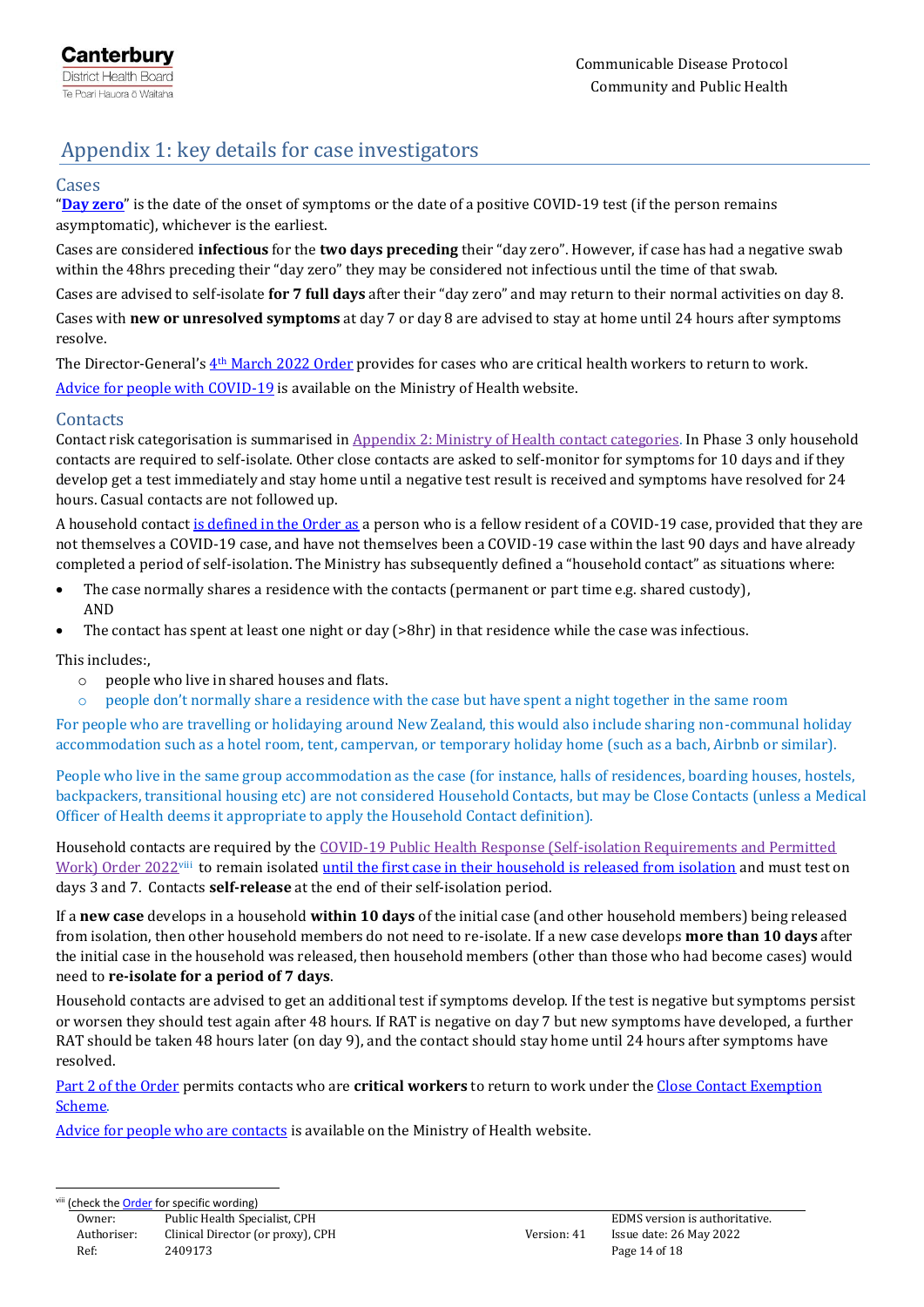## **Canterbury**

**District Health Board** Te Poari Hauora o Waitaha

## Appendix 2: Ministry of Health contact categories



Guidance on community cases and contacts: categories and actions - effective from 16 May 2022 (version 8.4)

New Zealand Government Te Käwanatanga o Aotearoa

#### **Contact risk assessment**

The following table should be used to guide assessment and management of contacts exposed during a case's infectious period.

- The following table is NOT for:
	- Household contacts they are managed as a 7-day bubble with the case . contacts in healthcare - refer to Guidance for return to work for healthcare workers

NOTE: An individual public health risk assessment should be carried out for contacts in residential facilities including aged care, correctional centres or other settings where cases and contacts interact frequently with p

<span id="page-14-0"></span>

|                                                                                                                                                                          |                                                                                                                                                                                                                          |                                                                                                                                                                        |                  | Face covering worn by case' |  |  |
|--------------------------------------------------------------------------------------------------------------------------------------------------------------------------|--------------------------------------------------------------------------------------------------------------------------------------------------------------------------------------------------------------------------|------------------------------------------------------------------------------------------------------------------------------------------------------------------------|------------------|-----------------------------|--|--|
|                                                                                                                                                                          | <b>Examples</b><br><b>Type of interaction</b>                                                                                                                                                                            |                                                                                                                                                                        | Yes <sup>2</sup> | No or unknown               |  |  |
| Close range contact within 1.5m                                                                                                                                          | Direct contact with respiratory secretions or saliva (indoors or outdoors) OR<br>Face to face contact with a case who is forcefully expelling air/secretions<br>FOR ANY DURATION OF TIME REGARDLESS OF FACE COVERING USE | Singing, shouting, coughing, sneezing<br>Active play in close proximity (heavy breathing related to exertion)<br>Kissing, spitting, hongi, sharing cigarettes or vapes |                  | Close                       |  |  |
| of case                                                                                                                                                                  | Indoor face to face contact for more than 15 minutes                                                                                                                                                                     | Having a conversation, sitting across a table from someone, eating together,<br><b>Not a contact</b><br>playing together                                               |                  | Close                       |  |  |
|                                                                                                                                                                          | Non-face to face contact for more than 1 hour in an indoor space                                                                                                                                                         | Sitting or playing near someone                                                                                                                                        |                  | Close                       |  |  |
| Higher risk indoor contact more<br>than 1.5m away from case and no                                                                                                       | Indoor contact in a small space without good airflow/ventilation* for more than 15<br>minutes                                                                                                                            | Small offices, toilet blocks<br>Close contact businesses such as hairdressers<br>Buses, trains, taxis<br>School classrooms, restaurants, cafes, bars                   |                  | Close                       |  |  |
| close-range contact                                                                                                                                                      | Indoor contact in a moderate sized space without good airflow/ventilation for more than<br>1 hour                                                                                                                        | Bars and pubs, Social gatherings, church sessions<br>Indoor, high intensity sports, Gyms and indoor recreation settings                                                | Not a contact    | <b>Close</b>                |  |  |
|                                                                                                                                                                          | Large indoor settings (bigger than 300m <sup>2</sup> ) if none of the criteria above are present                                                                                                                         | School and community halls, exhibition centres, hardware stores, supermarkets                                                                                          |                  | Not a contact               |  |  |
| Low risk contact (no close-range                                                                                                                                         | Smaller indoor venues (less than 300m <sup>2</sup> ) with good air flow-ventilation for up to 2 hours                                                                                                                    | Well ventilated rooms/offices (e.g., windows open)                                                                                                                     |                  |                             |  |  |
| contact or higher risk indoor<br>contact)                                                                                                                                | Brief indoor contact regardless of distance from case                                                                                                                                                                    | Conversations <15 mins<br>Passing each other in the corridor, sharing an elevator<br>Collecting takeaways, click & collect services                                    | Not a contact    | Not a contact               |  |  |
|                                                                                                                                                                          | Contact in outdoor spaces FOR ANY DURATION OF TIME                                                                                                                                                                       | Most outdoor recreation activities, including outdoor dining<br>Non-contact outdoor sports, petrol station forecourts                                                  |                  |                             |  |  |
| *Good air flow and ventilation is required to prevent virus particles accumulating in an indoor space. Good ventilation/airflow can be achieved by keeping windows open. |                                                                                                                                                                                                                          |                                                                                                                                                                        |                  |                             |  |  |

<sup>1</sup> For masks to be effective, it is important they are of sufficient quality (medical or multilayer cloth masks) are worn. Mask breaks are recommended to improve compliance over a workday. Masks should be changed if they

<sup>2</sup> Consistent use of a mask by a case will minimise the likelihood that other people are close contacts. Short time periods without wearing a mask (less than 15 minutes) will not change the categorisation of other contact was coughing, sneezing or shouting at the time.

Owner: Public Health Specialist, CPH EDMS version is authoritative. Authoriser: Clinical Director (or proxy), CPH Version: 41 Issue date: 26 May 2022 Ref: 2409173 Page 15 of 18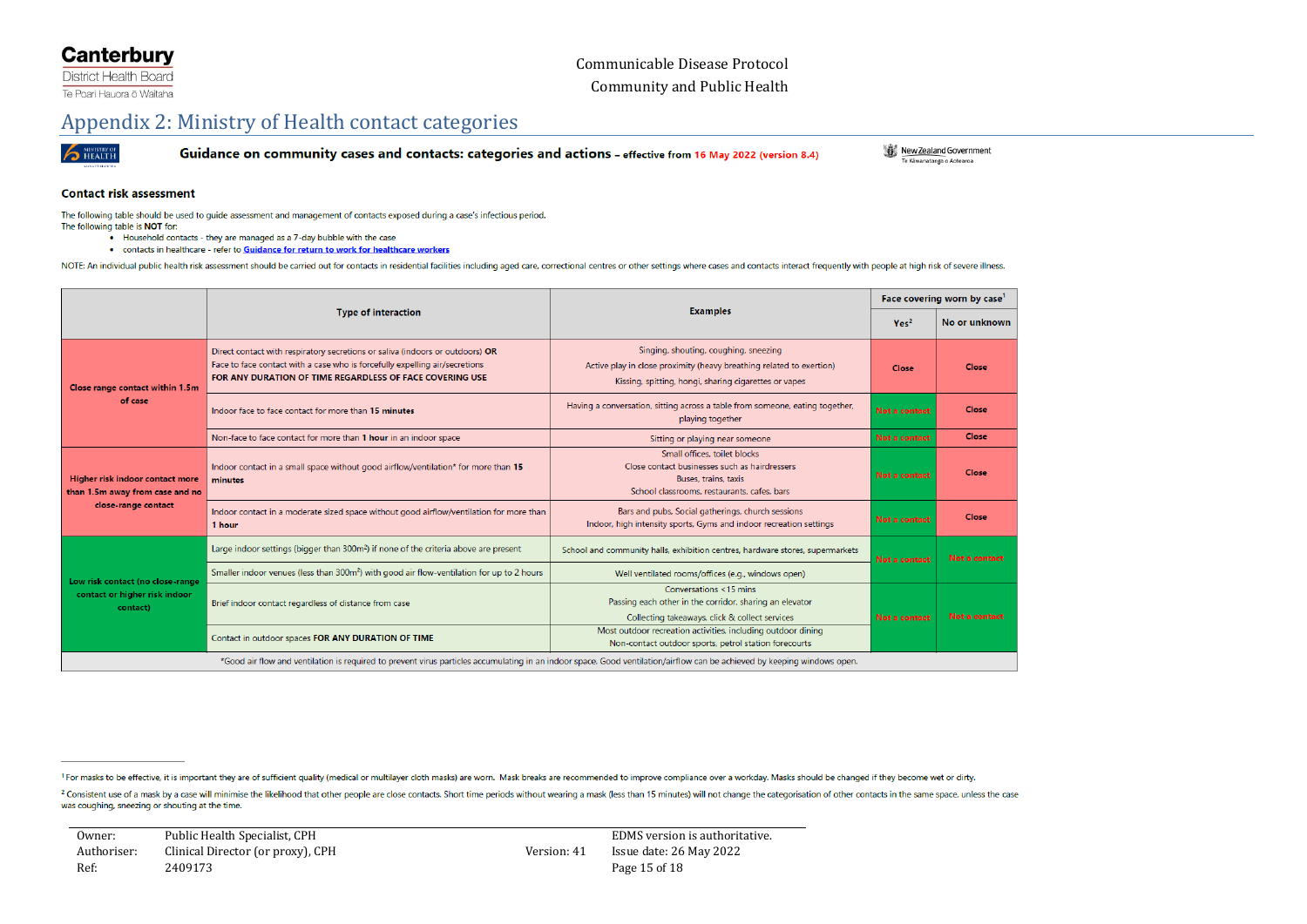## **Canterbury**

District Health Board Te Poari Hauora ō Waitaha

## Appendix 3: Ministry of Health case and contact actions ("rainbow diagram")

**S** HEALTH

Guidance on community cases and contacts: categories and actions - effective from 16 May 2022 (version 8.4)

New Zealand Government

<span id="page-15-0"></span>

| Category                                                                                                                                                                                                                                                                                                                                                                                                                                                                                                                                                                               | <b>Description</b>                                                                                                                                               | <b>Actions for the Case or Contact</b>                                                                                                                                                                                                                                                                                                                                                                                                                                                                                                                                                                                                                                                                                                                                                                                                                                                                                                                                                                                                                                                                                                                                                                                                                                                                                                                                                                                                                                                                                                                                                                                                                                                                                                                                                                                                                                                                                                                                                                                                                                                                                                                                       | Actions/Advice for Public Health/National Investigation and<br>Tracing Centre (NITC)/District Health Boards (DHBs)                                                                                                                                                                                                      |  |  |  |  |  |
|----------------------------------------------------------------------------------------------------------------------------------------------------------------------------------------------------------------------------------------------------------------------------------------------------------------------------------------------------------------------------------------------------------------------------------------------------------------------------------------------------------------------------------------------------------------------------------------|------------------------------------------------------------------------------------------------------------------------------------------------------------------|------------------------------------------------------------------------------------------------------------------------------------------------------------------------------------------------------------------------------------------------------------------------------------------------------------------------------------------------------------------------------------------------------------------------------------------------------------------------------------------------------------------------------------------------------------------------------------------------------------------------------------------------------------------------------------------------------------------------------------------------------------------------------------------------------------------------------------------------------------------------------------------------------------------------------------------------------------------------------------------------------------------------------------------------------------------------------------------------------------------------------------------------------------------------------------------------------------------------------------------------------------------------------------------------------------------------------------------------------------------------------------------------------------------------------------------------------------------------------------------------------------------------------------------------------------------------------------------------------------------------------------------------------------------------------------------------------------------------------------------------------------------------------------------------------------------------------------------------------------------------------------------------------------------------------------------------------------------------------------------------------------------------------------------------------------------------------------------------------------------------------------------------------------------------------|-------------------------------------------------------------------------------------------------------------------------------------------------------------------------------------------------------------------------------------------------------------------------------------------------------------------------|--|--|--|--|--|
| Healthcare workers who are cases or contacts should follow instructions from their employer and/or refer to Guidance for return to work for healthcare workers.                                                                                                                                                                                                                                                                                                                                                                                                                        |                                                                                                                                                                  |                                                                                                                                                                                                                                                                                                                                                                                                                                                                                                                                                                                                                                                                                                                                                                                                                                                                                                                                                                                                                                                                                                                                                                                                                                                                                                                                                                                                                                                                                                                                                                                                                                                                                                                                                                                                                                                                                                                                                                                                                                                                                                                                                                              |                                                                                                                                                                                                                                                                                                                         |  |  |  |  |  |
| Not a<br>contact                                                                                                                                                                                                                                                                                                                                                                                                                                                                                                                                                                       | General public and<br>surveillance testing                                                                                                                       | • Asymptomatic: self-monitor for symptoms<br>• Symptomatic: undertake a rapid antigen test (RAT) if symptomatic. If the RAT is negative, and symptoms persist/worsen,<br>then test again 48 hours after the negative test. If symptoms resolve, there is no need for a further test                                                                                                                                                                                                                                                                                                                                                                                                                                                                                                                                                                                                                                                                                                                                                                                                                                                                                                                                                                                                                                                                                                                                                                                                                                                                                                                                                                                                                                                                                                                                                                                                                                                                                                                                                                                                                                                                                          | • None                                                                                                                                                                                                                                                                                                                  |  |  |  |  |  |
| Close<br>contact                                                                                                                                                                                                                                                                                                                                                                                                                                                                                                                                                                       | Household members of a<br>case                                                                                                                                   | . Whole household has the same day 0 as the initial case - household members only commence their isolation once the<br>case has received a positive test result; self-release on the same day as the case, provided they have no new or worsening<br>symptoms, and a negative day 7 test<br>$\triangleright$ If a positive case enters a household partway through their isolation period (e.g., student returning from hostel<br>to home, or shared care situations), the new household is required to isolate for 7 days from the date of entry<br>of the case (7 days from exposure).<br>. Avoid or minimise contact with case to the greatest extent possible during the isolation period<br>. On day 3 and day 7 of isolation, the household members get a RAT<br>. If symptoms develop at any stage, get an additional RAT. If RAT is negative, and symptoms persist/worsen, get another RAT<br>48 hours later. If second RAT is negative, they are not a case; no need for a further test, until RAT to release on day 7<br>. If symptoms resolve, no need for a further test, until RAT to release on day 7<br>. If negative RAT on day 7 but newly symptomatic, recommend a further RAT is done 48 hours later (day 9). If that second<br>RAT is negative, they are not a case. If still has symptoms, advise to stay at home until 24 hours after symptoms resolve<br>. If RAT results are positive at any stage, commence 7 days self-isolation as a case<br>• Self-isolation does not restart if additional members of the household are identified as cases within the initial case's 7 days<br>isolation period<br>. If a new case develops in the household:<br>> within 10 days of the initial case being released from isolation then other household members do not need to<br>re-isolate<br>$\triangleright$ more than 10 days after the initial case was released then household members (other than those who became<br>cases) do need to re-isolate for 7 days<br>. Avoid attending high risk settings (as a visitor) (e.g., aged care facilities, prisons, hospitals (unless requiring care)) until 10<br>days have passed since exposure to COVID-19 | . Support critical infrastructure/health workforce to work using the<br>Close Contact Exemption Scheme if required                                                                                                                                                                                                      |  |  |  |  |  |
|                                                                                                                                                                                                                                                                                                                                                                                                                                                                                                                                                                                        | Cases with an onset of COVID-19 infection within the last 90 days, are not considered a household close contact and not required to re-isolate during this time. |                                                                                                                                                                                                                                                                                                                                                                                                                                                                                                                                                                                                                                                                                                                                                                                                                                                                                                                                                                                                                                                                                                                                                                                                                                                                                                                                                                                                                                                                                                                                                                                                                                                                                                                                                                                                                                                                                                                                                                                                                                                                                                                                                                              |                                                                                                                                                                                                                                                                                                                         |  |  |  |  |  |
|                                                                                                                                                                                                                                                                                                                                                                                                                                                                                                                                                                                        | All other close contacts                                                                                                                                         | • Known contacts notified directly by the case, their workplace or education settings; unknown contacts may be notified by<br>Bluetooth<br>. No legal requirement to self-isolate<br>• Self-monitor for symptoms for 10 days<br>• If symptoms develop at any time during the 10 days, test immediately and stay at home until negative test result received<br>AND until 24 hours after symptoms resolve                                                                                                                                                                                                                                                                                                                                                                                                                                                                                                                                                                                                                                                                                                                                                                                                                                                                                                                                                                                                                                                                                                                                                                                                                                                                                                                                                                                                                                                                                                                                                                                                                                                                                                                                                                     |                                                                                                                                                                                                                                                                                                                         |  |  |  |  |  |
| Case                                                                                                                                                                                                                                                                                                                                                                                                                                                                                                                                                                                   | Confirmed case if a PCR<br>or<br>Probable case if a RAT                                                                                                          | • PCR or RAT positive<br>. Upload RAT result to My Covid Record (both positive and negative results must be recorded)<br>• Notified by text message<br>• Complete online contact tracing form if possible<br>• Day 0 is when symptoms developed or date of test if asymptomatic, whichever comes first<br>. Self-isolate at home for 7 days. Avoid contact with other household members to the greatest extent possible during the<br>isolation period<br>. Wear mask and physical distance in shared spaces<br>• Self-release after completion of 7 days of isolation; do not re-test prior to release<br>. If a person is isolating and still has symptoms after 7 days, advise to stay at home until 24 hours after symptoms resolve<br>. Avoid attending high risk settings (as a visitor) (e.g., aged care facilities, prisons, hospitals (unless requiring care)) until 10<br>days have passed since considered a positive case                                                                                                                                                                                                                                                                                                                                                                                                                                                                                                                                                                                                                                                                                                                                                                                                                                                                                                                                                                                                                                                                                                                                                                                                                                        | • Phone interviews for priority populations/incomplete forms/those<br>who are unable to complete online contact tracing form<br>• Manage complex case investigations and high-risk exposure<br>events<br>Consider a managed isolation facility (MIF) in exceptional<br>circumstances, for case and/or household members |  |  |  |  |  |
| Reinfection with COVID-19 within 90 days is unlikely. For 90 days following onset of infection, no further self-testing for COVID-19 is recommended. Regular surveillance testing is not recommended.<br>Cases with an onset of COVID-19 infection within the last 90 days who are unwell with new COVID-19 like symptoms, should seek a further advice from their GP or health provider regarding reinfection vs. other illness.<br>Those that choose to self-test and are positive but asymptomatic, will not be considered a new case without further health provider consultation. |                                                                                                                                                                  |                                                                                                                                                                                                                                                                                                                                                                                                                                                                                                                                                                                                                                                                                                                                                                                                                                                                                                                                                                                                                                                                                                                                                                                                                                                                                                                                                                                                                                                                                                                                                                                                                                                                                                                                                                                                                                                                                                                                                                                                                                                                                                                                                                              |                                                                                                                                                                                                                                                                                                                         |  |  |  |  |  |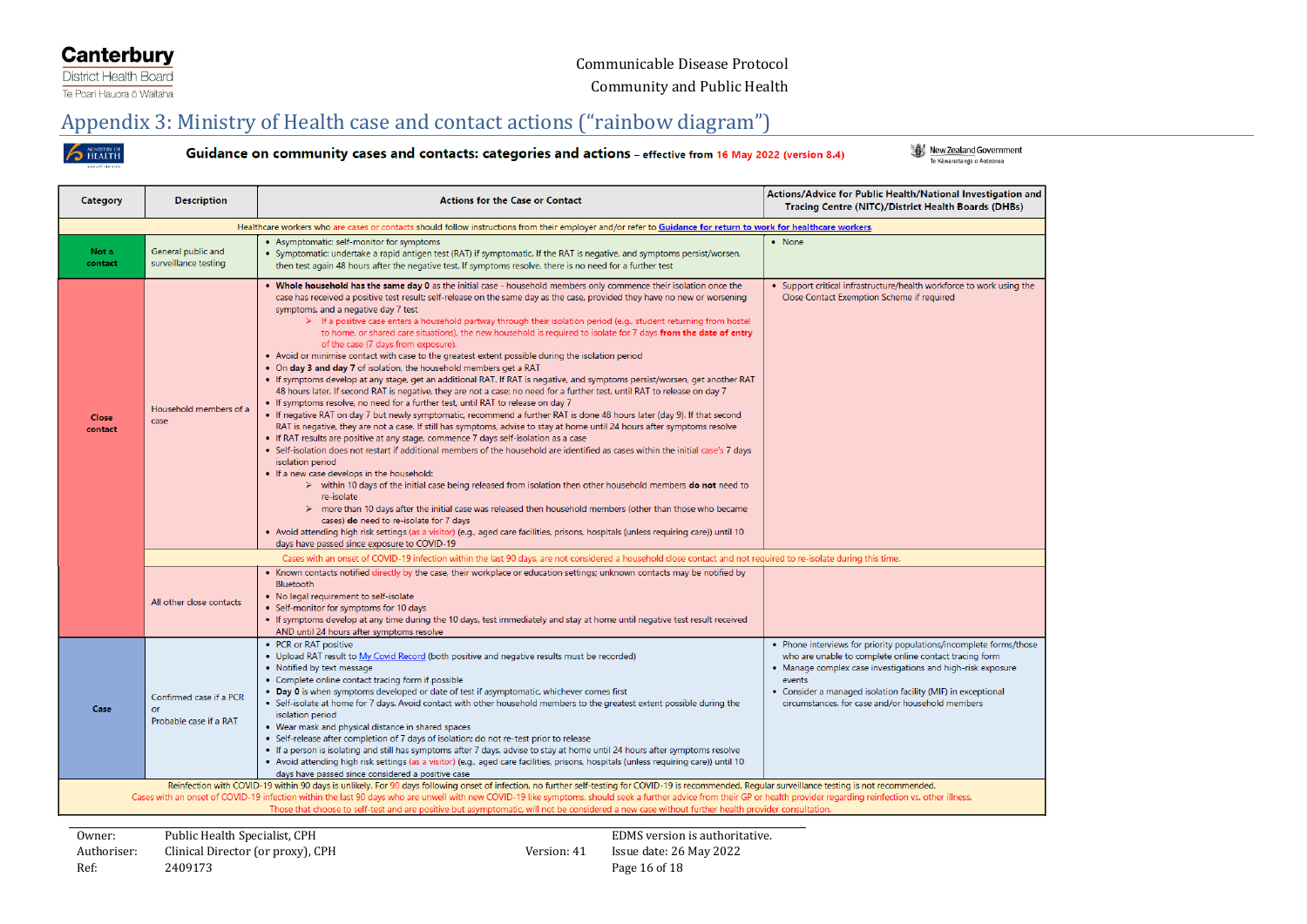

# **End-to-End COVID-19 Case Process**

Version 1 09/05/22

<span id="page-16-0"></span>